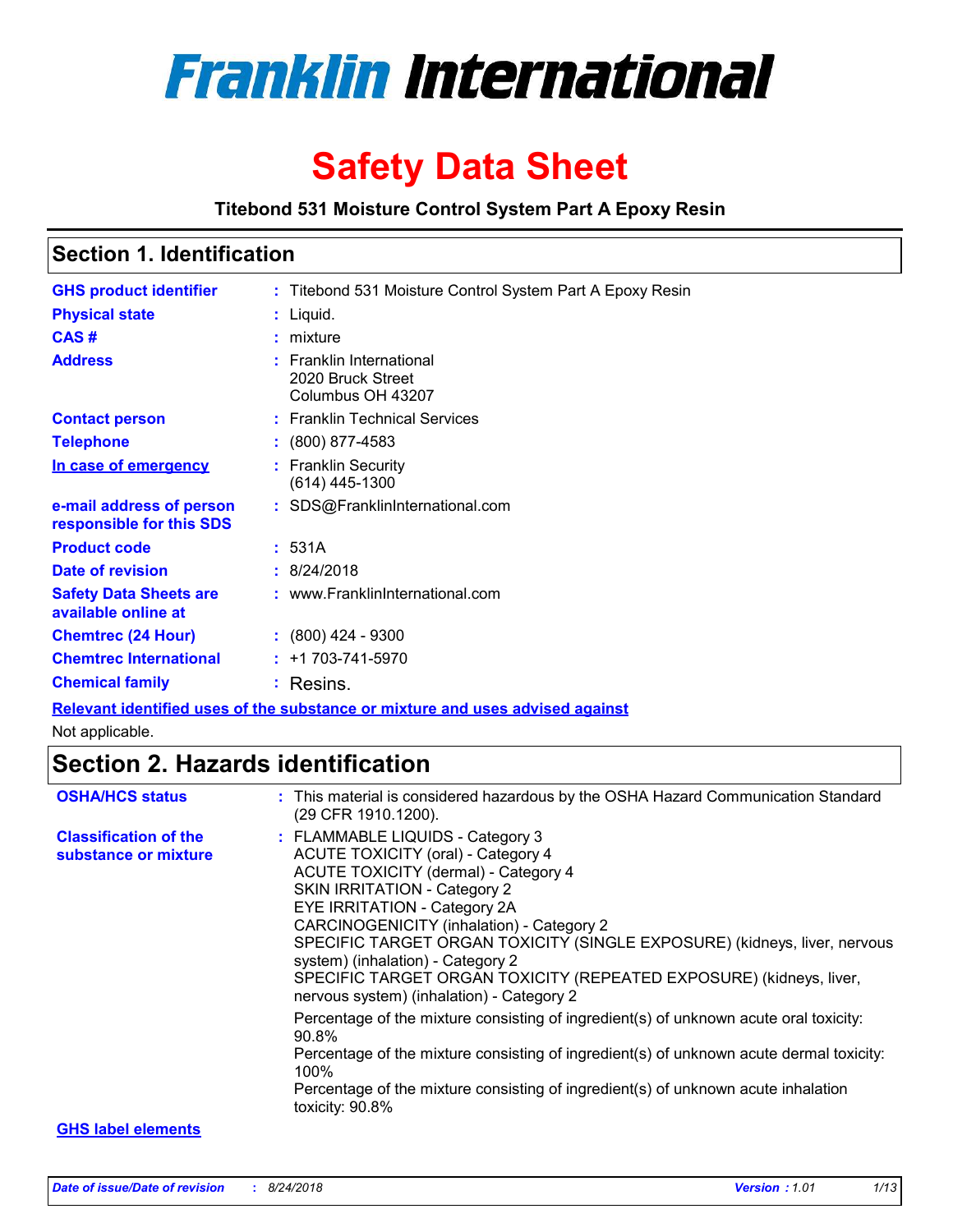# **Section 2. Hazards identification**

| <b>Hazard pictograms</b>                   |                                                                                                                                                                                                                                                                                                                                                                                                                                                                                                                                                                                                                                                                                                                           |
|--------------------------------------------|---------------------------------------------------------------------------------------------------------------------------------------------------------------------------------------------------------------------------------------------------------------------------------------------------------------------------------------------------------------------------------------------------------------------------------------------------------------------------------------------------------------------------------------------------------------------------------------------------------------------------------------------------------------------------------------------------------------------------|
| <b>Signal word</b>                         | : Warning                                                                                                                                                                                                                                                                                                                                                                                                                                                                                                                                                                                                                                                                                                                 |
| <b>Hazard statements</b>                   | : Flammable liquid and vapor.<br>Harmful if swallowed or in contact with skin.<br>Causes serious eye irritation.<br>Causes skin irritation.<br>Suspected of causing cancer if inhaled.<br>May cause damage to organs if inhaled. (kidneys, liver, nervous system)<br>May cause damage to organs through prolonged or repeated exposure if inhaled.<br>(kidneys, liver, nervous system)                                                                                                                                                                                                                                                                                                                                    |
| <b>Precautionary statements</b>            |                                                                                                                                                                                                                                                                                                                                                                                                                                                                                                                                                                                                                                                                                                                           |
| <b>Prevention</b>                          | : Obtain special instructions before use. Do not handle until all safety precautions have<br>been read and understood. Wear protective gloves. Wear eye or face protection.<br>Wear protective clothing. Keep away from heat, hot surfaces, sparks, open flames and<br>other ignition sources. No smoking. Use explosion-proof electrical, ventilating, lighting<br>and all material-handling equipment. Use only non-sparking tools. Take precautionary<br>measures against static discharge. Keep container tightly closed. Do not breathe vapor.<br>Do not eat, drink or smoke when using this product. Wash hands thoroughly after<br>handling.                                                                       |
| <b>Response</b>                            | : Get medical attention if you feel unwell. IF exposed or concerned: Call a POISON<br>CENTER or physician. IF SWALLOWED: Call a POISON CENTER or physician if you<br>feel unwell. Rinse mouth. IF ON SKIN (or hair): Take off immediately all contaminated<br>clothing. Rinse skin with water or shower. IF ON SKIN: Wash with plenty of soap and<br>water. Call a POISON CENTER or physician if you feel unwell. Take off contaminated<br>clothing and wash it before reuse. If skin irritation occurs: Get medical attention. IF IN<br>EYES: Rinse cautiously with water for several minutes. Remove contact lenses, if<br>present and easy to do. Continue rinsing. If eye irritation persists: Get medical attention. |
| <b>Storage</b>                             | : Store locked up. Store in a well-ventilated place. Keep cool.                                                                                                                                                                                                                                                                                                                                                                                                                                                                                                                                                                                                                                                           |
| <b>Disposal</b>                            | : Dispose of contents and container in accordance with all local, regional, national and<br>international regulations.                                                                                                                                                                                                                                                                                                                                                                                                                                                                                                                                                                                                    |
| <b>Supplemental label</b><br>elements      | : Avoid contact with skin and clothing. Wash thoroughly after handling.                                                                                                                                                                                                                                                                                                                                                                                                                                                                                                                                                                                                                                                   |
| <b>Hazards not otherwise</b><br>classified | : Prolonged or repeated contact may dry skin and cause irritation.                                                                                                                                                                                                                                                                                                                                                                                                                                                                                                                                                                                                                                                        |

## **Section 3. Composition/information on ingredients**

| <b>Substance/mixture</b><br>Mixture                                     |                         |                         |
|-------------------------------------------------------------------------|-------------------------|-------------------------|
| Ingredient name                                                         | $\frac{9}{6}$           | <b>CAS number</b>       |
| reaction product: bisphenol-A-(epichlorhydrin); epoxy resin<br>  Xylene | I≥75 - ≤90<br>$\leq 10$ | 25068-38-6<br>1330-20-7 |

Any concentration shown as a range is to protect confidentiality or is due to batch variation.

**There are no additional ingredients present which, within the current knowledge of the supplier and in the concentrations applicable, are classified as hazardous to health or the environment and hence require reporting in this section.**

**Occupational exposure limits, if available, are listed in Section 8.**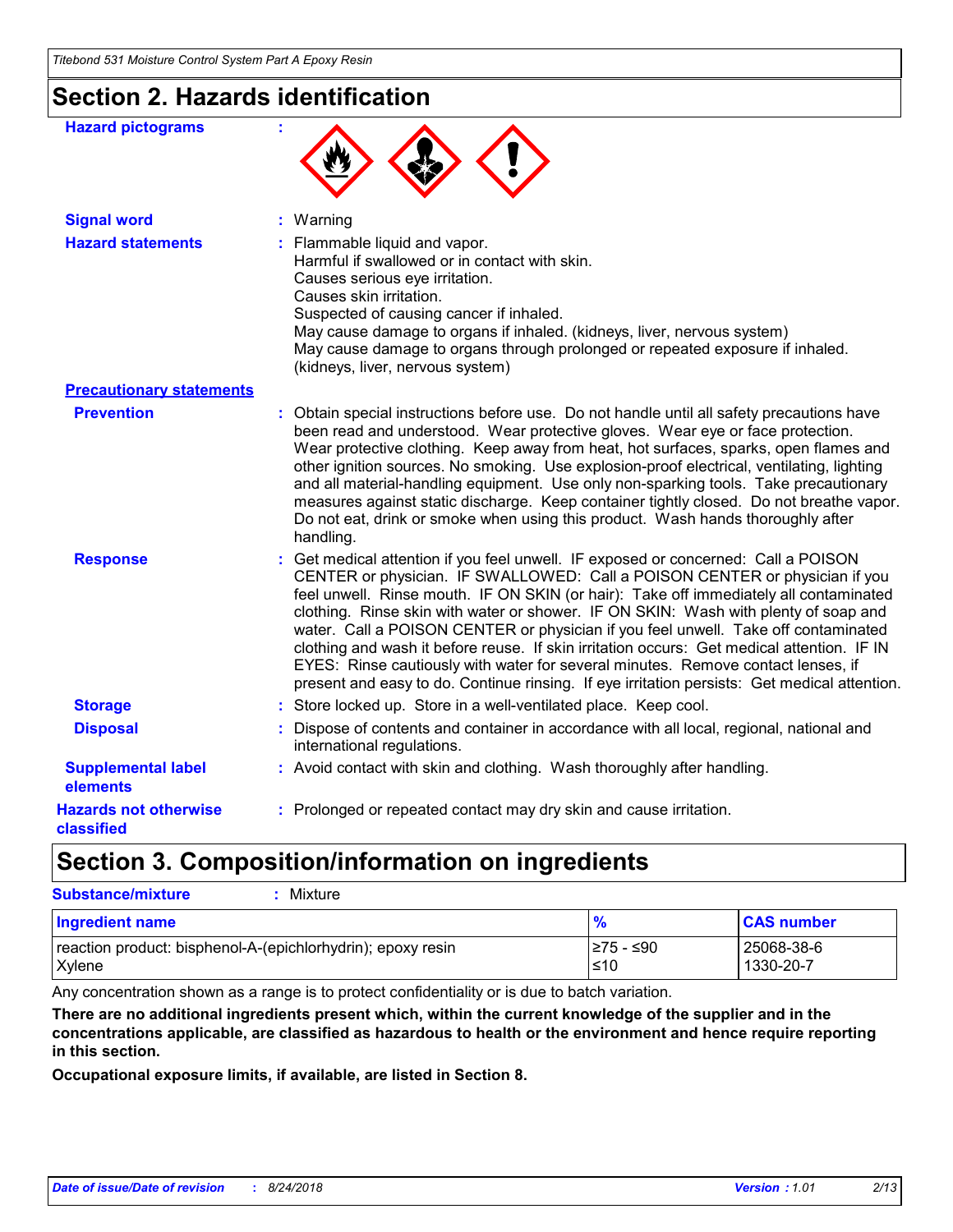### **Section 4. First aid measures**

#### : Wash out mouth with water. Remove dentures if any. Remove victim to fresh air and keep at rest in a position comfortable for breathing. If material has been swallowed and the exposed person is conscious, give small quantities of water to drink. Stop if the exposed person feels sick as vomiting may be dangerous. Do not induce vomiting unless directed to do so by medical personnel. If vomiting occurs, the head should be kept low so that vomit does not enter the lungs. Get medical attention. If necessary, call a poison center or physician. Never give anything by mouth to an unconscious person. If unconscious, place in recovery position and get medical attention immediately. Maintain an open airway. Loosen tight clothing such as a collar, tie, belt or waistband. **:** Immediately flush eyes with plenty of water, occasionally lifting the upper and lower eyelids. Check for and remove any contact lenses. Continue to rinse for at least 10 minutes. Get medical attention. If necessary, call a poison center or physician. Wash skin thoroughly with soap and water or use recognized skin cleanser. Remove **:** contaminated clothing and shoes. Wash contaminated clothing thoroughly with water before removing it, or wear gloves. Continue to rinse for at least 10 minutes. Get medical attention. If necessary, call a poison center or physician. Wash clothing before reuse. Clean shoes thoroughly before reuse. Remove victim to fresh air and keep at rest in a position comfortable for breathing. If it **:** is suspected that fumes are still present, the rescuer should wear an appropriate mask or self-contained breathing apparatus. If not breathing, if breathing is irregular or if respiratory arrest occurs, provide artificial respiration or oxygen by trained personnel. It may be dangerous to the person providing aid to give mouth-to-mouth resuscitation. Get medical attention. If necessary, call a poison center or physician. If unconscious, place in recovery position and get medical attention immediately. Maintain an open airway. Loosen tight clothing such as a collar, tie, belt or waistband. **Eye contact Skin contact Inhalation Ingestion : Notes to physician <b>:** Treat symptomatically. Contact poison treatment specialist immediately if large quantities have been ingested or inhaled. **Description of necessary first aid measures Specific treatments :** No specific treatment. **Most important symptoms/effects, acute and delayed Inhalation :** May cause damage to organs following a single exposure if inhaled. **Ingestion :** Harmful if swallowed. **Skin contact :** Harmful in contact with skin. Causes skin irritation. Defatting to the skin. **Eye contact :** Causes serious eye irritation. **Over-exposure signs/symptoms Skin contact Ingestion Inhalation :** No specific data. No specific data. **:** Adverse symptoms may include the following: **:** irritation redness dryness cracking **Eye contact :** Adverse symptoms may include the following: pain or irritation watering redness **Potential acute health effects Indication of immediate medical attention and special treatment needed, if necessary**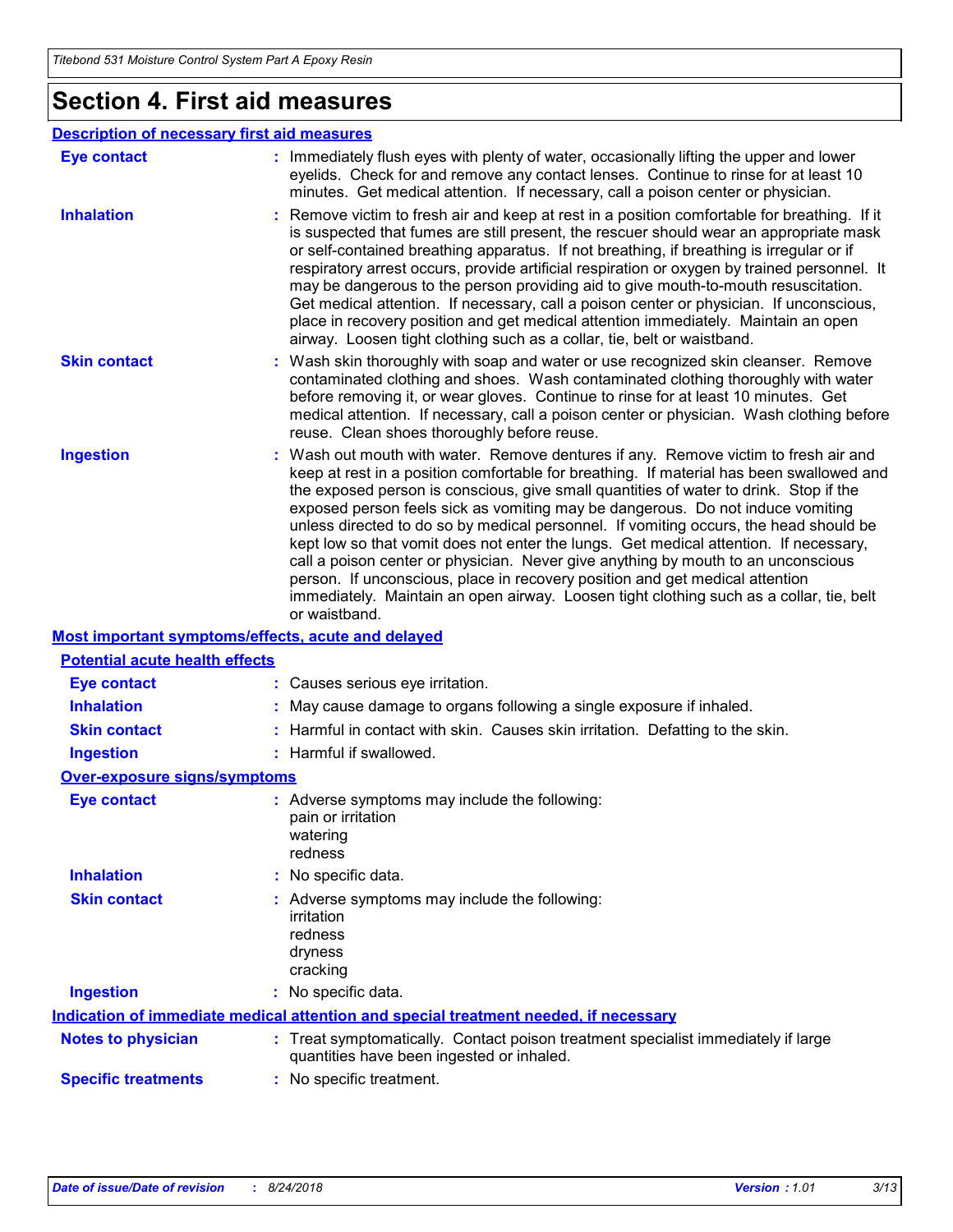### **Section 4. First aid measures**

**Protection of first-aiders :** No action shall be taken involving any personal risk or without suitable training. If it is suspected that fumes are still present, the rescuer should wear an appropriate mask or self-contained breathing apparatus. It may be dangerous to the person providing aid to give mouth-to-mouth resuscitation. Wash contaminated clothing thoroughly with water before removing it, or wear gloves.

**See toxicological information (Section 11)**

### **Section 5. Fire-fighting measures**

| <b>Extinguishing media</b>                               |                                                                                                                                                                                                                                                                                                                               |
|----------------------------------------------------------|-------------------------------------------------------------------------------------------------------------------------------------------------------------------------------------------------------------------------------------------------------------------------------------------------------------------------------|
| <b>Suitable extinguishing</b><br>media                   | : Use dry chemical, $CO2$ , water spray (fog) or foam.                                                                                                                                                                                                                                                                        |
| Unsuitable extinguishing<br>media                        | : Do not use water jet.                                                                                                                                                                                                                                                                                                       |
| <b>Specific hazards arising</b><br>from the chemical     | : Flammable liquid and vapor. Runoff to sewer may create fire or explosion hazard. In a<br>fire or if heated, a pressure increase will occur and the container may burst, with the risk<br>of a subsequent explosion.                                                                                                         |
| <b>Hazardous thermal</b><br>decomposition products       | Decomposition products may include the following materials:<br>carbon dioxide<br>carbon monoxide<br>halogenated compounds                                                                                                                                                                                                     |
| <b>Special protective actions</b><br>for fire-fighters   | : Promptly isolate the scene by removing all persons from the vicinity of the incident if<br>there is a fire. No action shall be taken involving any personal risk or without suitable<br>training. Move containers from fire area if this can be done without risk. Use water<br>spray to keep fire-exposed containers cool. |
| <b>Special protective</b><br>equipment for fire-fighters | : Fire-fighters should wear appropriate protective equipment and self-contained breathing<br>apparatus (SCBA) with a full face-piece operated in positive pressure mode.                                                                                                                                                      |

### **Section 6. Accidental release measures**

| Personal precautions, protective equipment and emergency procedures |                                                                                                                                                                                                                                                                                                                                                                                                                                                                                                                                                                                                                                                                                                                    |  |  |
|---------------------------------------------------------------------|--------------------------------------------------------------------------------------------------------------------------------------------------------------------------------------------------------------------------------------------------------------------------------------------------------------------------------------------------------------------------------------------------------------------------------------------------------------------------------------------------------------------------------------------------------------------------------------------------------------------------------------------------------------------------------------------------------------------|--|--|
| For non-emergency<br>personnel                                      | : No action shall be taken involving any personal risk or without suitable training.<br>Evacuate surrounding areas. Keep unnecessary and unprotected personnel from<br>entering. Do not touch or walk through spilled material. Shut off all ignition sources.<br>No flares, smoking or flames in hazard area. Avoid breathing vapor or mist. Provide<br>adequate ventilation. Wear appropriate respirator when ventilation is inadequate. Put<br>on appropriate personal protective equipment.                                                                                                                                                                                                                    |  |  |
|                                                                     | For emergency responders : If specialized clothing is required to deal with the spillage, take note of any information in<br>Section 8 on suitable and unsuitable materials. See also the information in "For non-<br>emergency personnel".                                                                                                                                                                                                                                                                                                                                                                                                                                                                        |  |  |
| <b>Environmental precautions</b>                                    | : Avoid dispersal of spilled material and runoff and contact with soil, waterways, drains<br>and sewers. Inform the relevant authorities if the product has caused environmental<br>pollution (sewers, waterways, soil or air).                                                                                                                                                                                                                                                                                                                                                                                                                                                                                    |  |  |
| <b>Methods and materials for containment and cleaning up</b>        |                                                                                                                                                                                                                                                                                                                                                                                                                                                                                                                                                                                                                                                                                                                    |  |  |
| <b>Small spill</b>                                                  | : Stop leak if without risk. Move containers from spill area. Use spark-proof tools and<br>explosion-proof equipment. Dilute with water and mop up if water-soluble. Alternatively,<br>or if water-insoluble, absorb with an inert dry material and place in an appropriate waste<br>disposal container. Dispose of via a licensed waste disposal contractor.                                                                                                                                                                                                                                                                                                                                                      |  |  |
| <b>Large spill</b>                                                  | : Stop leak if without risk. Move containers from spill area. Use spark-proof tools and<br>explosion-proof equipment. Approach release from upwind. Prevent entry into sewers,<br>water courses, basements or confined areas. Wash spillages into an effluent treatment<br>plant or proceed as follows. Contain and collect spillage with non-combustible,<br>absorbent material e.g. sand, earth, vermiculite or diatomaceous earth and place in<br>container for disposal according to local regulations (see Section 13). Dispose of via a<br>licensed waste disposal contractor. Contaminated absorbent material may pose the<br>same hazard as the spilled product. Note: see Section 1 for emergency contact |  |  |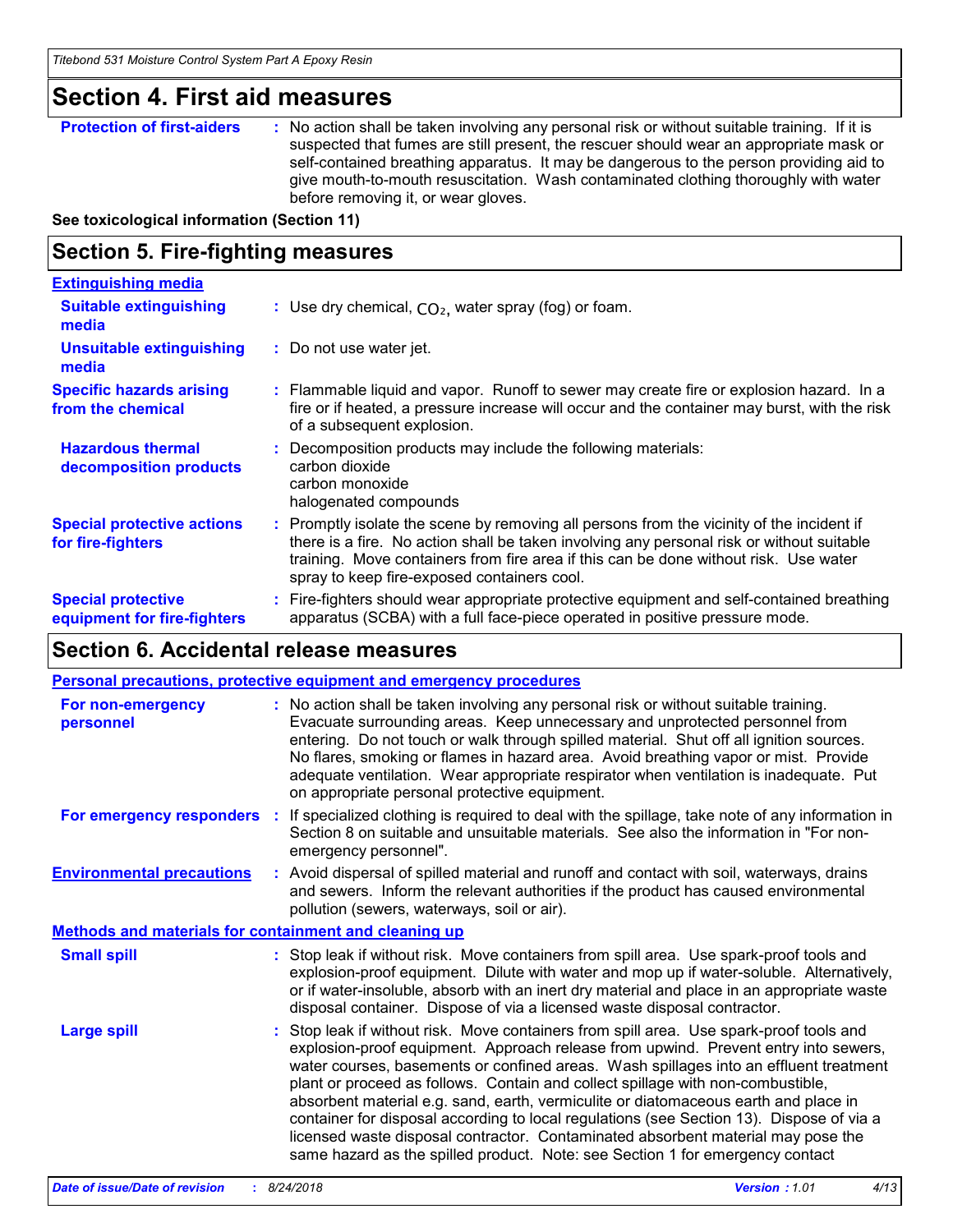### **Section 6. Accidental release measures**

information and Section 13 for waste disposal.

### **Section 7. Handling and storage**

### **Precautions for safe handling**

| <b>Protective measures</b>                                                       | : Put on appropriate personal protective equipment (see Section 8). Avoid exposure -<br>obtain special instructions before use. Do not handle until all safety precautions have<br>been read and understood. Do not get in eyes or on skin or clothing. Do not breathe<br>vapor or mist. Do not ingest. Use only with adequate ventilation. Wear appropriate<br>respirator when ventilation is inadequate. Do not enter storage areas and confined<br>spaces unless adequately ventilated. Keep in the original container or an approved<br>alternative made from a compatible material, kept tightly closed when not in use. Store<br>and use away from heat, sparks, open flame or any other ignition source. Use<br>explosion-proof electrical (ventilating, lighting and material handling) equipment. Use<br>only non-sparking tools. Take precautionary measures against electrostatic discharges.<br>Empty containers retain product residue and can be hazardous. Do not reuse container. |
|----------------------------------------------------------------------------------|---------------------------------------------------------------------------------------------------------------------------------------------------------------------------------------------------------------------------------------------------------------------------------------------------------------------------------------------------------------------------------------------------------------------------------------------------------------------------------------------------------------------------------------------------------------------------------------------------------------------------------------------------------------------------------------------------------------------------------------------------------------------------------------------------------------------------------------------------------------------------------------------------------------------------------------------------------------------------------------------------|
| <b>Advice on general</b><br>occupational hygiene                                 | : Eating, drinking and smoking should be prohibited in areas where this material is<br>handled, stored and processed. Workers should wash hands and face before eating,<br>drinking and smoking. Remove contaminated clothing and protective equipment before<br>entering eating areas. See also Section 8 for additional information on hygiene<br>measures.                                                                                                                                                                                                                                                                                                                                                                                                                                                                                                                                                                                                                                     |
| <b>Conditions for safe storage,</b><br>including any<br><b>incompatibilities</b> | : Store in accordance with local regulations. Store in a segregated and approved area.<br>Store in original container protected from direct sunlight in a dry, cool and well-ventilated<br>area, away from incompatible materials (see Section 10) and food and drink. Store<br>locked up. Eliminate all ignition sources. Separate from oxidizing materials. Keep<br>container tightly closed and sealed until ready for use. Containers that have been<br>opened must be carefully resealed and kept upright to prevent leakage. Do not store in<br>unlabeled containers. Use appropriate containment to avoid environmental<br>contamination. See Section 10 for incompatible materials before handling or use.                                                                                                                                                                                                                                                                                |

### **Section 8. Exposure controls/personal protection**

### **Control parameters**

### **Occupational exposure limits**

| <b>Ingredient name</b>                                               | <b>Exposure limits</b>                                                                                                                                                                                                                                                                                                                                        |  |  |
|----------------------------------------------------------------------|---------------------------------------------------------------------------------------------------------------------------------------------------------------------------------------------------------------------------------------------------------------------------------------------------------------------------------------------------------------|--|--|
| reaction product: bisphenol-A-(epichlorhydrin);<br>epoxy resin       | None.                                                                                                                                                                                                                                                                                                                                                         |  |  |
| Xylene                                                               | ACGIH TLV (United States, 3/2019).                                                                                                                                                                                                                                                                                                                            |  |  |
|                                                                      | TWA: 100 ppm 8 hours.                                                                                                                                                                                                                                                                                                                                         |  |  |
|                                                                      | TWA: $434$ mg/m <sup>3</sup> 8 hours.                                                                                                                                                                                                                                                                                                                         |  |  |
|                                                                      | STEL: 150 ppm 15 minutes.                                                                                                                                                                                                                                                                                                                                     |  |  |
|                                                                      | STEL: 651 mg/m <sup>3</sup> 15 minutes.                                                                                                                                                                                                                                                                                                                       |  |  |
|                                                                      | OSHA PEL 1989 (United States, 3/1989).                                                                                                                                                                                                                                                                                                                        |  |  |
|                                                                      | TWA: 100 ppm 8 hours.                                                                                                                                                                                                                                                                                                                                         |  |  |
|                                                                      | TWA: $435$ mg/m <sup>3</sup> 8 hours.                                                                                                                                                                                                                                                                                                                         |  |  |
|                                                                      | STEL: 150 ppm 15 minutes.                                                                                                                                                                                                                                                                                                                                     |  |  |
|                                                                      | STEL: 655 mg/m <sup>3</sup> 15 minutes.                                                                                                                                                                                                                                                                                                                       |  |  |
|                                                                      | OSHA PEL (United States, 5/2018).                                                                                                                                                                                                                                                                                                                             |  |  |
|                                                                      | TWA: 100 ppm 8 hours.                                                                                                                                                                                                                                                                                                                                         |  |  |
|                                                                      | TWA: $435$ mg/m <sup>3</sup> 8 hours.                                                                                                                                                                                                                                                                                                                         |  |  |
| <b>Appropriate engineering</b><br>controls<br>ventilation equipment. | : Use only with adequate ventilation. Use process enclosures, local exhaust ventilation or<br>other engineering controls to keep worker exposure to airborne contaminants below any<br>recommended or statutory limits. The engineering controls also need to keep gas,<br>vapor or dust concentrations below any lower explosive limits. Use explosion-proof |  |  |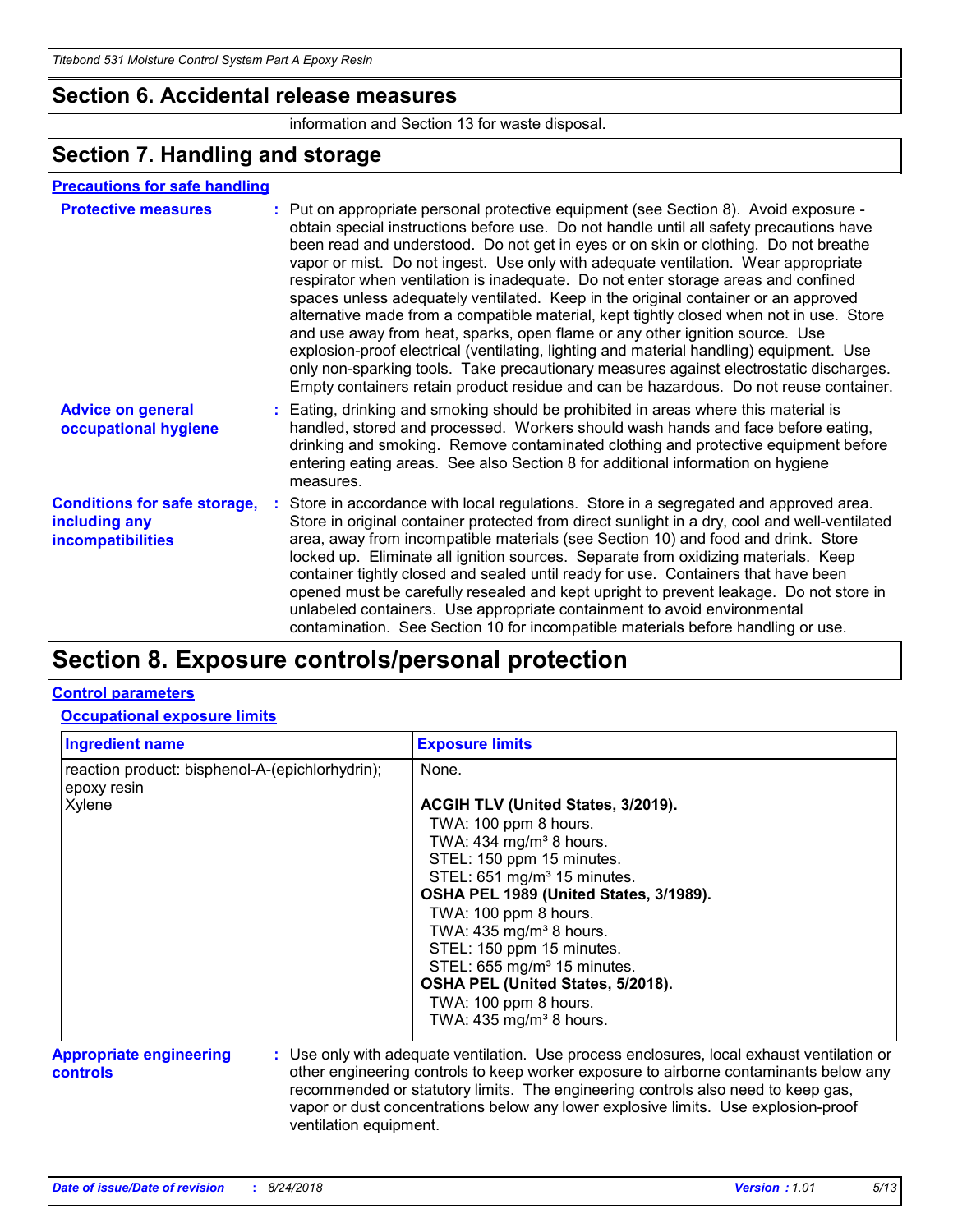# **Section 8. Exposure controls/personal protection**

| <b>Environmental exposure</b><br><b>controls</b> |    | : Emissions from ventilation or work process equipment should be checked to ensure<br>they comply with the requirements of environmental protection legislation. In some<br>cases, fume scrubbers, filters or engineering modifications to the process equipment<br>will be necessary to reduce emissions to acceptable levels.                                                                                                                                                                                                                                                                                        |
|--------------------------------------------------|----|------------------------------------------------------------------------------------------------------------------------------------------------------------------------------------------------------------------------------------------------------------------------------------------------------------------------------------------------------------------------------------------------------------------------------------------------------------------------------------------------------------------------------------------------------------------------------------------------------------------------|
| <b>Individual protection measures</b>            |    |                                                                                                                                                                                                                                                                                                                                                                                                                                                                                                                                                                                                                        |
| <b>Hygiene measures</b>                          |    | : Wash hands, forearms and face thoroughly after handling chemical products, before<br>eating, smoking and using the lavatory and at the end of the working period.<br>Appropriate techniques should be used to remove potentially contaminated clothing.<br>Wash contaminated clothing before reusing. Ensure that eyewash stations and safety<br>showers are close to the workstation location.                                                                                                                                                                                                                      |
| <b>Eye/face protection</b>                       |    | Safety eyewear complying with an approved standard should be used when a risk<br>assessment indicates this is necessary to avoid exposure to liquid splashes, mists,<br>gases or dusts. If contact is possible, the following protection should be worn, unless<br>the assessment indicates a higher degree of protection: chemical splash goggles.                                                                                                                                                                                                                                                                    |
| <b>Skin protection</b>                           |    |                                                                                                                                                                                                                                                                                                                                                                                                                                                                                                                                                                                                                        |
| <b>Hand protection</b>                           |    | : Chemical-resistant, impervious gloves complying with an approved standard should be<br>worn at all times when handling chemical products if a risk assessment indicates this is<br>necessary. Considering the parameters specified by the glove manufacturer, check<br>during use that the gloves are still retaining their protective properties. It should be<br>noted that the time to breakthrough for any glove material may be different for different<br>glove manufacturers. In the case of mixtures, consisting of several substances, the<br>protection time of the gloves cannot be accurately estimated. |
| <b>Body protection</b>                           |    | Personal protective equipment for the body should be selected based on the task being<br>performed and the risks involved and should be approved by a specialist before<br>handling this product. When there is a risk of ignition from static electricity, wear anti-<br>static protective clothing. For the greatest protection from static discharges, clothing<br>should include anti-static overalls, boots and gloves.                                                                                                                                                                                           |
| <b>Other skin protection</b>                     |    | : Appropriate footwear and any additional skin protection measures should be selected<br>based on the task being performed and the risks involved and should be approved by a<br>specialist before handling this product.                                                                                                                                                                                                                                                                                                                                                                                              |
| <b>Respiratory protection</b>                    | t. | Based on the hazard and potential for exposure, select a respirator that meets the<br>appropriate standard or certification. Respirators must be used according to a<br>respiratory protection program to ensure proper fitting, training, and other important<br>aspects of use.                                                                                                                                                                                                                                                                                                                                      |

# **Section 9. Physical and chemical properties**

| <b>Appearance</b>                                 |    |                                                                                                                  |
|---------------------------------------------------|----|------------------------------------------------------------------------------------------------------------------|
| <b>Physical state</b>                             |    | $:$ Liquid.                                                                                                      |
| <b>Color</b>                                      |    | : Clear.                                                                                                         |
| <b>Odor</b>                                       |    | : Solvent(s)                                                                                                     |
| <b>Odor threshold</b>                             |    | : Not available.                                                                                                 |
| pH                                                |    | : Not applicable.                                                                                                |
| <b>Melting point</b>                              | ÷. | Not available.                                                                                                   |
| <b>Boiling point</b>                              | ÷. | Not available.                                                                                                   |
| <b>Flash point</b>                                |    | : Closed cup: $48.889^{\circ}$ C (120 $^{\circ}$ F) [Setaflash.]                                                 |
| <b>Evaporation rate</b>                           |    | : Not available.                                                                                                 |
| <b>Flammability (solid, gas)</b>                  |    | Flammable in the presence of the following materials or conditions: open flames, sparks<br>and static discharge. |
| Lower and upper explosive<br>(flammable) limits   |    | : Not available.                                                                                                 |
| <b>VOC (less water, less)</b><br>exempt solvents) |    | $: 99$ g/l                                                                                                       |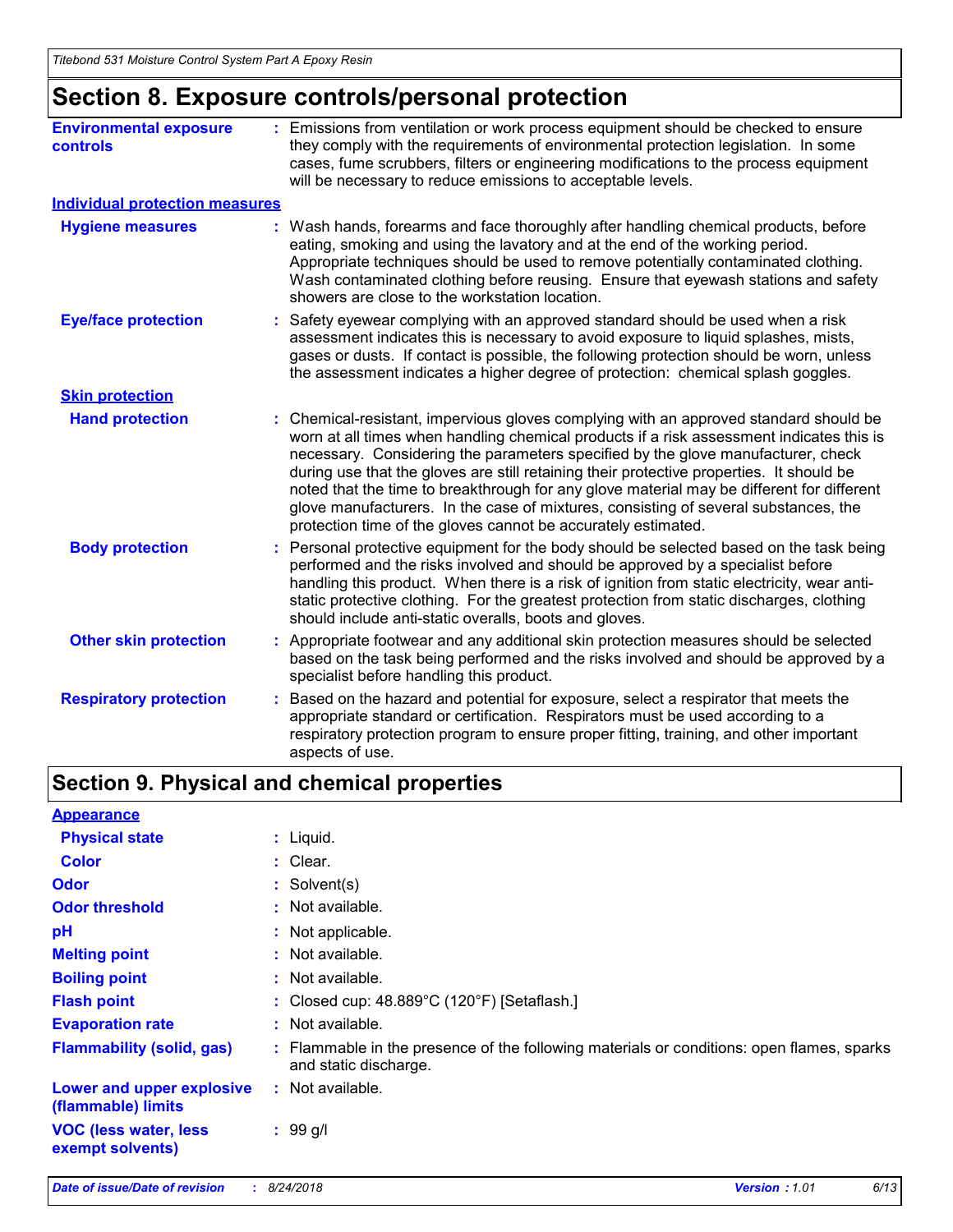# **Section 9. Physical and chemical properties**

| <b>Volatility</b>                                 | $: 9.25\%$ (w/w)                                                  |
|---------------------------------------------------|-------------------------------------------------------------------|
| <b>Vapor density</b>                              | $:$ Not available.                                                |
| <b>Relative density</b>                           | : 1.1                                                             |
| <b>Solubility</b>                                 | : Insoluble in the following materials: cold water and hot water. |
| <b>Solubility in water</b>                        | : Not available.                                                  |
| <b>Partition coefficient: n-</b><br>octanol/water | : Not available.                                                  |
| <b>Auto-ignition temperature</b>                  | $:$ Not available.                                                |
| <b>Decomposition temperature</b>                  | : Not available.                                                  |
| <b>Viscosity</b>                                  | : Not available.                                                  |

### **Section 10. Stability and reactivity**

| <b>Reactivity</b>                                   | : No specific test data related to reactivity available for this product or its ingredients.                                                                                 |
|-----------------------------------------------------|------------------------------------------------------------------------------------------------------------------------------------------------------------------------------|
| <b>Chemical stability</b>                           | : The product is stable.                                                                                                                                                     |
| <b>Possibility of hazardous</b><br><b>reactions</b> | : Under normal conditions of storage and use, hazardous reactions will not occur.                                                                                            |
| <b>Conditions to avoid</b>                          | : Avoid all possible sources of ignition (spark or flame). Do not pressurize, cut, weld,<br>braze, solder, drill, grind or expose containers to heat or sources of ignition. |
| <b>Incompatible materials</b>                       | Reactive or incompatible with the following materials:<br>oxidizing materials                                                                                                |
| <b>Hazardous decomposition</b><br>products          | : Under normal conditions of storage and use, hazardous decomposition products should<br>not be produced.                                                                    |

# **Section 11. Toxicological information**

### **Information on toxicological effects**

### **Acute toxicity**

| <b>Product/ingredient name</b> | <b>Result</b>                             | <b>Species</b> | <b>Dose</b>            | <b>Exposure</b> |
|--------------------------------|-------------------------------------------|----------------|------------------------|-----------------|
| <b>Xylene</b>                  | <b>ILC50 Inhalation Gas.</b><br>LD50 Oral | Rat<br>Rat     | 5000 ppm<br>4300 mg/kg | l4 hours        |

### **Irritation/Corrosion**

| <b>Product/ingredient name</b>                                  | <b>Result</b>            | <b>Species</b> | <b>Score</b> | <b>Exposure</b>    | <b>Observation</b>       |
|-----------------------------------------------------------------|--------------------------|----------------|--------------|--------------------|--------------------------|
| reaction product: bisphenol-A-<br>(epichlorhydrin); epoxy resin | Eyes - Mild irritant     | Rabbit         |              | 100 mg             |                          |
|                                                                 | Skin - Moderate irritant | Rabbit         |              | 24 hours 500<br>UI |                          |
|                                                                 | Skin - Severe irritant   | Rabbit         |              | 24 hours 2<br>mg   | $\blacksquare$           |
| Xylene                                                          | Eyes - Mild irritant     | Rabbit         |              | 87 mg              |                          |
|                                                                 | Eyes - Severe irritant   | Rabbit         |              | 24 hours 5<br>mg   | $\overline{\phantom{0}}$ |
|                                                                 | Skin - Mild irritant     | Rat            |              | 8 hours 60 UI      |                          |
|                                                                 | Skin - Moderate irritant | Rabbit         |              | 24 hours 500       | $\blacksquare$           |
|                                                                 |                          |                |              | mg                 |                          |
|                                                                 | Skin - Moderate irritant | Rabbit         |              | 100 %              | $\overline{\phantom{0}}$ |

### **Sensitization**

Not available.

### **Mutagenicity**

Not available.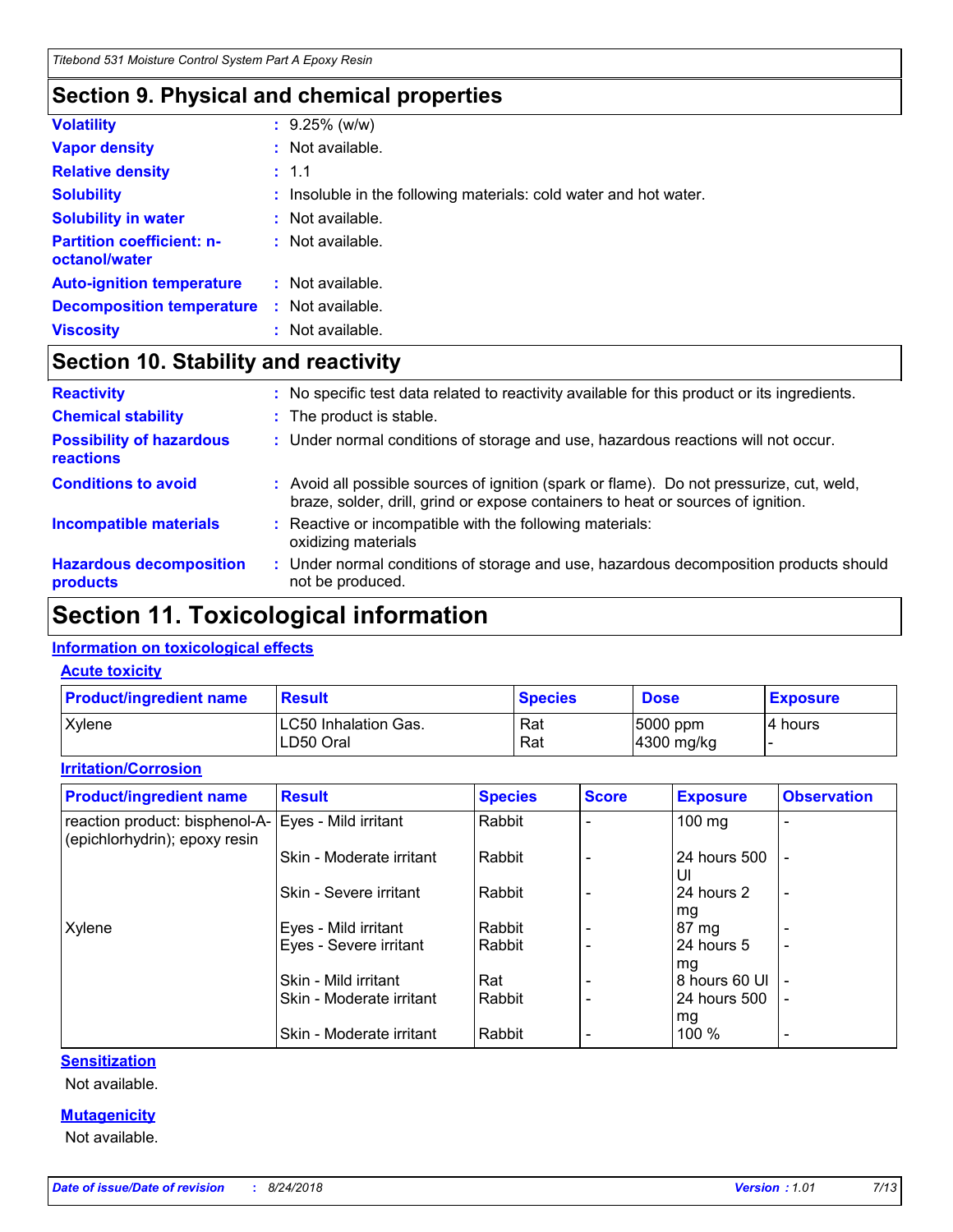# **Section 11. Toxicological information**

#### **Carcinogenicity**

Not available.

#### **Classification**

| <b>Product/ingredient name</b> | <b>OSHA</b> | <b>IARC</b> | <b>NTP</b> |
|--------------------------------|-------------|-------------|------------|
| Xylene                         |             | L.          |            |

### **Reproductive toxicity**

Not available.

**Conclusion/Summary :** Contains material which may cause birth defects.

#### **Teratogenicity**

Not available.

#### **Specific target organ toxicity (single exposure)**

| <b>Name</b>                                             | <b>Category</b> | ∣ Route of<br><b>exposure</b> | <b>Target organs</b>                 |
|---------------------------------------------------------|-----------------|-------------------------------|--------------------------------------|
| Titebond 531 Moisture Control System Part A Epoxy Resin | Category 2      | Inhalation                    | kidneys, liver and<br>nervous system |
| Xylene                                                  | Category 3      | Not applicable.               | Narcotic effects                     |

### **Specific target organ toxicity (repeated exposure)**

| <b>Name</b>                                             | <b>Category</b> | <b>Route of</b><br><b>exposure</b> | <b>Target organs</b>                  |  |
|---------------------------------------------------------|-----------------|------------------------------------|---------------------------------------|--|
| Titebond 531 Moisture Control System Part A Epoxy Resin | l Category 2    | Inhalation                         | kidneys, liver and<br>∣nervous svstem |  |

### **Aspiration hazard**

| <b>Name</b>                                            |                                                                                               | <b>Result</b>                                                                  |
|--------------------------------------------------------|-----------------------------------------------------------------------------------------------|--------------------------------------------------------------------------------|
| Xylene                                                 |                                                                                               | <b>ASPIRATION HAZARD - Category 1</b>                                          |
| <b>Information on the likely</b><br>routes of exposure | : Routes of entry anticipated: Oral, Dermal, Inhalation.                                      |                                                                                |
| <b>Potential acute health effects</b>                  |                                                                                               |                                                                                |
| <b>Eye contact</b>                                     | : Causes serious eye irritation.                                                              |                                                                                |
| <b>Inhalation</b>                                      |                                                                                               | : May cause damage to organs following a single exposure if inhaled.           |
| <b>Skin contact</b>                                    |                                                                                               | : Harmful in contact with skin. Causes skin irritation. Defatting to the skin. |
| <b>Ingestion</b>                                       | : Harmful if swallowed.                                                                       |                                                                                |
|                                                        | <b>Symptoms related to the physical, chemical and toxicological characteristics</b>           |                                                                                |
| <b>Eye contact</b>                                     | : Adverse symptoms may include the following:<br>pain or irritation<br>watering<br>redness    |                                                                                |
| <b>Inhalation</b>                                      | : No specific data.                                                                           |                                                                                |
| <b>Skin contact</b>                                    | : Adverse symptoms may include the following:<br>irritation<br>redness<br>dryness<br>cracking |                                                                                |
| <b>Ingestion</b>                                       | : No specific data.                                                                           |                                                                                |
|                                                        | Delayed and immediate effects and also chronic effects from short and long term exposure      |                                                                                |
| <b>Short term exposure</b>                             |                                                                                               |                                                                                |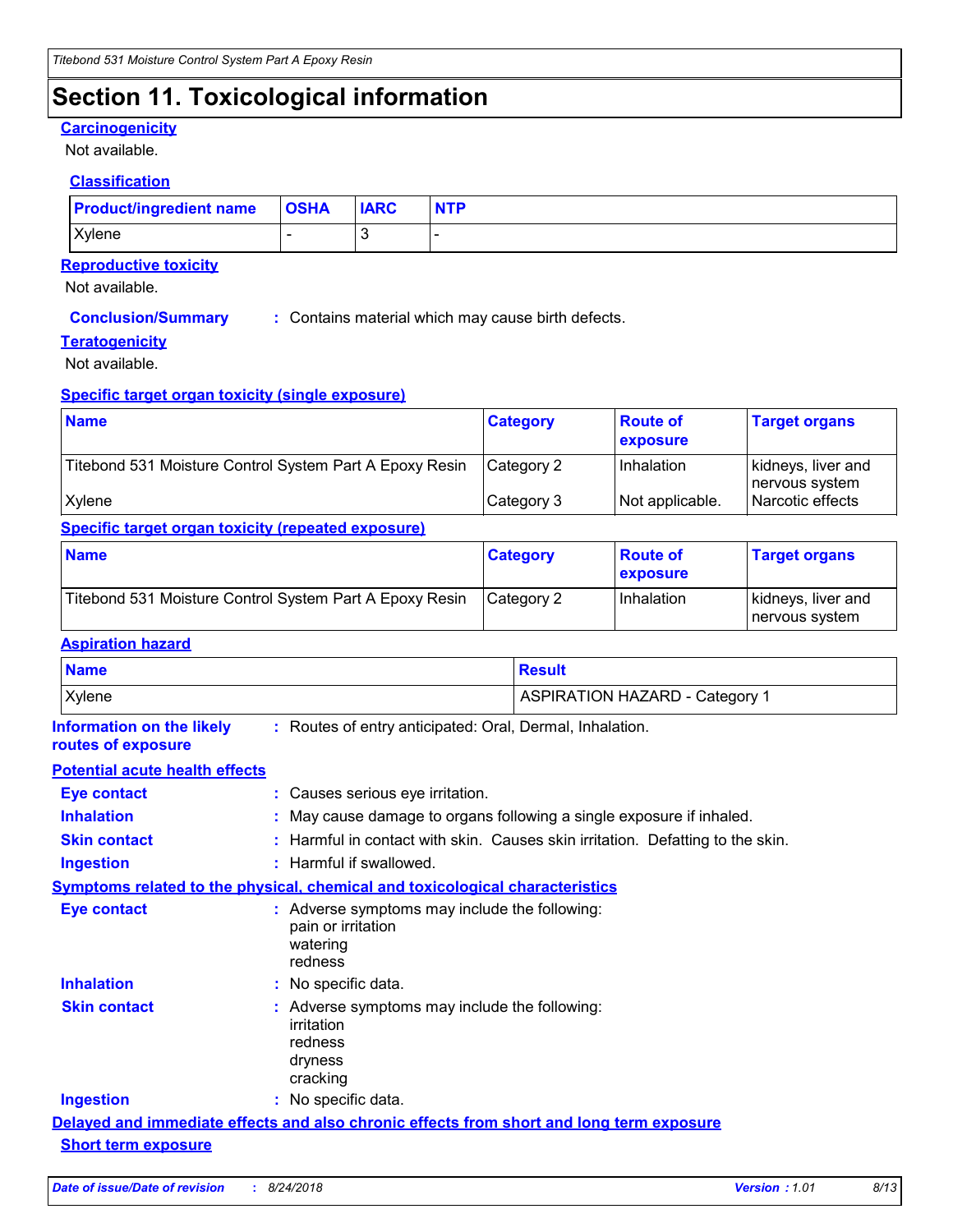# **Section 11. Toxicological information**

| <b>Potential immediate</b><br><b>effects</b> | $:$ Not available.                                                                                                                                                                       |
|----------------------------------------------|------------------------------------------------------------------------------------------------------------------------------------------------------------------------------------------|
| <b>Potential delayed effects</b>             | : Not available.                                                                                                                                                                         |
| <b>Long term exposure</b>                    |                                                                                                                                                                                          |
| <b>Potential immediate</b><br><b>effects</b> | $:$ Not available.                                                                                                                                                                       |
| <b>Potential delayed effects</b>             | : Not available.                                                                                                                                                                         |
| <b>Potential chronic health effects</b>      |                                                                                                                                                                                          |
| Not available.                               |                                                                                                                                                                                          |
| <b>General</b>                               | May cause damage to organs through prolonged or repeated exposure if inhaled.<br>Prolonged or repeated contact can defat the skin and lead to irritation, cracking and/or<br>dermatitis. |
| <b>Carcinogenicity</b>                       | Suspected of causing cancer if inhaled. Risk of cancer depends on duration and level<br>of exposure.                                                                                     |
| <b>Mutagenicity</b>                          | : No known significant effects or critical hazards.                                                                                                                                      |
| <b>Teratogenicity</b>                        | : No known significant effects or critical hazards.                                                                                                                                      |
| <b>Developmental effects</b>                 | : No known significant effects or critical hazards.                                                                                                                                      |
| <b>Fertility effects</b>                     | : No known significant effects or critical hazards.                                                                                                                                      |
| <b>Numerical measures of toxicity</b>        |                                                                                                                                                                                          |
| <b>Acute toxicity estimates</b>              |                                                                                                                                                                                          |
| <b>Route</b>                                 | <b>ATE value</b>                                                                                                                                                                         |

| Route                          | <b>ATE value</b>        |
|--------------------------------|-------------------------|
| <b>Oral</b><br><b>I</b> Dermal | 500 mg/kg<br>1100 mg/kg |
|                                |                         |

# **Section 12. Ecological information**

### **Toxicity**

| <b>Product/ingredient name</b> | <b>Result</b>                     | <b>Species</b>                      | <b>Exposure</b> |
|--------------------------------|-----------------------------------|-------------------------------------|-----------------|
| Xylene                         | Acute LC50 8500 µg/l Marine water | Crustaceans - Palaemonetes<br>pugio | 48 hours        |
|                                | Acute LC50 13400 µg/l Fresh water | <b>Fish - Pimephales promelas</b>   | 96 hours        |

### **Persistence and degradability**

Not available.

### **Bioaccumulative potential**

| <b>Product/ingredient name</b>                                                 | $LogP_{ow}$                                         | <b>BCF</b>  | <b>Potential</b> |
|--------------------------------------------------------------------------------|-----------------------------------------------------|-------------|------------------|
| reaction product: bisphenol-A-   2.64 to 3.78<br>(epichlorhydrin); epoxy resin |                                                     | <b>31</b>   | low              |
| Xylene                                                                         | 3.12                                                | 8.1 to 25.9 | low              |
| <b>Mobility in soil</b>                                                        |                                                     |             |                  |
| <b>Soil/water partition</b><br><b>coefficient (Koc)</b>                        | $:$ Not available.                                  |             |                  |
| <b>Other adverse effects</b>                                                   | : No known significant effects or critical hazards. |             |                  |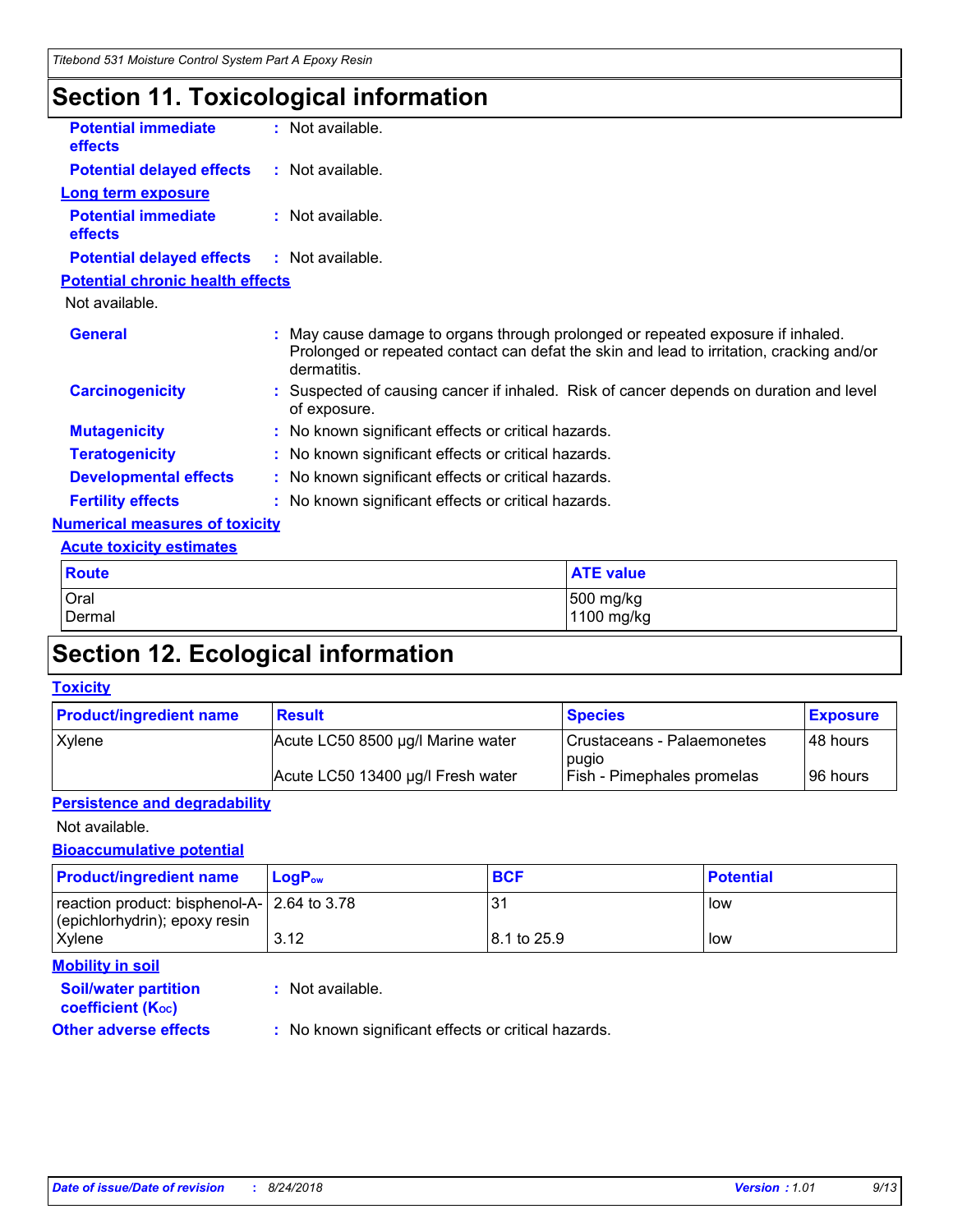### **Section 13. Disposal considerations**

**Disposal methods :**

The generation of waste should be avoided or minimized wherever possible. Disposal of this product, solutions and any by-products should at all times comply with the requirements of environmental protection and waste disposal legislation and any regional local authority requirements. Dispose of surplus and non-recyclable products via a licensed waste disposal contractor. Waste should not be disposed of untreated to the sewer unless fully compliant with the requirements of all authorities with jurisdiction. Waste packaging should be recycled. Incineration or landfill should only be considered when recycling is not feasible. This material and its container must be disposed of in a safe way. Care should be taken when handling emptied containers that have not been cleaned or rinsed out. Empty containers or liners may retain some product residues. Vapor from product residues may create a highly flammable or explosive atmosphere inside the container. Do not cut, weld or grind used containers unless they have been cleaned thoroughly internally. Avoid dispersal of spilled material and runoff and contact with soil, waterways, drains and sewers.

#### **United States - RCRA Toxic hazardous waste "U" List**

| Ingredient | CAS#      | <b>Status</b> | <b>Reference</b><br>number |
|------------|-----------|---------------|----------------------------|
| Xylene     | 1330-20-7 | Listed        | U239                       |

### **Section 14. Transport information**

|                                        | <b>DOT</b><br><b>Classification</b>     | <b>TDG</b><br><b>Classification</b>                | <b>Mexico</b><br><b>Classification</b>                                            | <b>ADR/RID</b>                                 | <b>IMDG</b>                             | <b>IATA</b>                                                                       |
|----------------------------------------|-----------------------------------------|----------------------------------------------------|-----------------------------------------------------------------------------------|------------------------------------------------|-----------------------------------------|-----------------------------------------------------------------------------------|
| <b>UN number</b>                       | <b>UN1993</b>                           | <b>UN1993</b>                                      | <b>UN1993</b>                                                                     | <b>UN1993</b>                                  | <b>UN1993</b>                           | <b>UN1993</b>                                                                     |
| <b>UN proper</b><br>shipping name      | Flammable<br>liquid, n.o.s.<br>(xylene) | <b>FLAMMABLE</b><br>LIQUIDS, N.O.<br>S. (xylene)   | Flammable<br>liquid, n.o.s.<br>(xylene)                                           | <b>Flammable</b><br>liquid, n.o.s.<br>(xylene) | Flammable<br>liquid, n.o.s.<br>(xylene) | Flammable<br>liquid, n.o.s.<br>(xylene)                                           |
| <b>Transport</b><br>hazard class(es)   | 3                                       | 3<br>$\mathbf{\mathbf{\underline{\mathbf{\Psi}}}}$ | 3                                                                                 | 3<br>$\bigstar$                                | 3<br>$\bigstar$                         | 3                                                                                 |
| <b>Packing group</b>                   | III                                     | $\mathbf{III}$                                     | III                                                                               | $\mathbf{III}$                                 | $\mathbf{III}$                          | III                                                                               |
| <b>Environmental</b><br><b>hazards</b> | No.                                     | Yes.                                               | Yes. The<br>environmentally<br>hazardous<br>substance<br>mark is not<br>required. | Yes.                                           | Yes.                                    | Yes. The<br>environmentally<br>hazardous<br>substance<br>mark is not<br>required. |

**DOT Classification :**

This product may be re-classified as "Combustible Liquid," unless transported by vessel or aircraft. Non-bulk packages (less than or equal to 119 gal) of combustible liquids are not regulated as hazardous materials in package sizes less than the product reportable quantity.

**Reportable quantity** 1081.1 lbs / 490.81 kg [117.87 gal / 446.19 L]. Package sizes shipped in quantities less than the product reportable quantity are not subject to the RQ (reportable quantity) transportation requirements.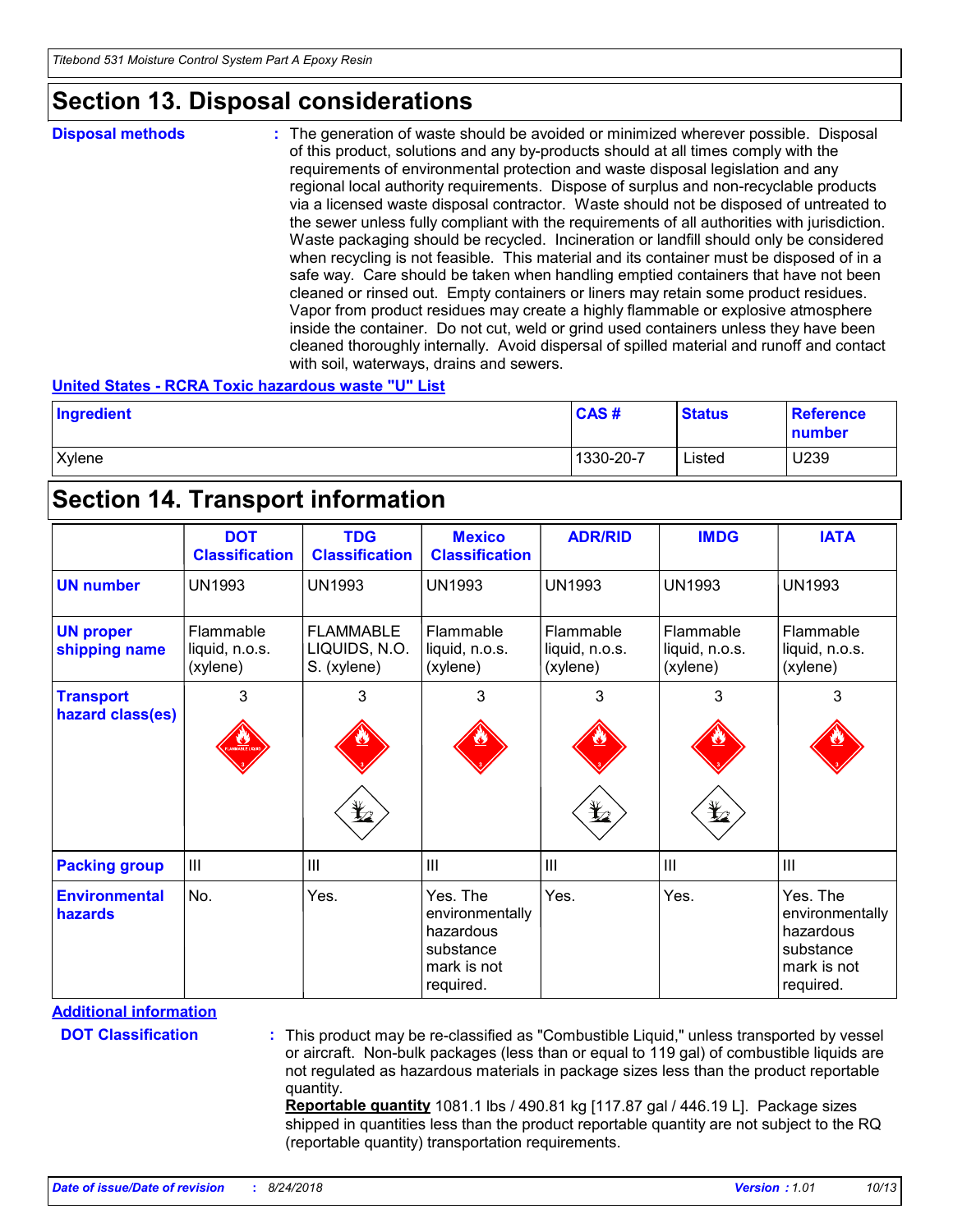# **Section 14. Transport information**

| <b>TDG Classification</b> | : Product classified as per the following sections of the Transportation of Dangerous<br>Goods Regulations: 2.18-2.19 (Class 3), 2.7 (Marine pollutant mark).<br>The marine pollutant mark is not required when transported by road or rail. |
|---------------------------|----------------------------------------------------------------------------------------------------------------------------------------------------------------------------------------------------------------------------------------------|
| <b>ADR/RID</b>            | : The environmentally hazardous substance mark is not required when transported in<br>sizes of $\leq$ 5 L or $\leq$ 5 kg.<br>Tunnel code (D/E)                                                                                               |
| <b>IMDG</b>               | : The marine pollutant mark is not required when transported in sizes of $\leq 5$ L or $\leq 5$ kg.                                                                                                                                          |
| <b>IATA</b>               | : The environmentally hazardous substance mark may appear if required by other<br>transportation regulations.                                                                                                                                |

# **Section 15. Regulatory information**

#### **U.S. Federal regulations**

#### **SARA 302/304**

**Composition/information on ingredients**

No products were found.

| <b>SARA 304 RQ</b>    | : Not applicable.                                                                                                                                                                                                                                                                                                                                                                                                                                                                              |
|-----------------------|------------------------------------------------------------------------------------------------------------------------------------------------------------------------------------------------------------------------------------------------------------------------------------------------------------------------------------------------------------------------------------------------------------------------------------------------------------------------------------------------|
| <b>SARA 311/312</b>   |                                                                                                                                                                                                                                                                                                                                                                                                                                                                                                |
| <b>Classification</b> | : FLAMMABLE LIQUIDS - Category 3<br>ACUTE TOXICITY (oral) - Category 4<br>ACUTE TOXICITY (dermal) - Category 4<br>SKIN IRRITATION - Category 2<br>EYE IRRITATION - Category 2A<br>CARCINOGENICITY (inhalation) - Category 2<br>SPECIFIC TARGET ORGAN TOXICITY (SINGLE EXPOSURE) (kidneys, liver, nervous<br>system) (inhalation) - Category 2<br>SPECIFIC TARGET ORGAN TOXICITY (REPEATED EXPOSURE) (kidneys, liver,<br>nervous system) (inhalation) - Category 2<br>HNOC - Defatting irritant |

#### **Composition/information on ingredients**

| <b>Name</b>                                                               | $\%$              | <b>Classification</b>                                                                                                                                                                                                                                                                                                                                                                                                                                                                        |
|---------------------------------------------------------------------------|-------------------|----------------------------------------------------------------------------------------------------------------------------------------------------------------------------------------------------------------------------------------------------------------------------------------------------------------------------------------------------------------------------------------------------------------------------------------------------------------------------------------------|
| reaction product: bisphenol-A-<br>(epichlorhydrin); epoxy resin<br>Xylene | l≥75 - ≤90<br>≤10 | SKIN IRRITATION - Category 2<br>EYE IRRITATION - Category 2A<br>FLAMMABLE LIQUIDS - Category 3<br><b>ACUTE TOXICITY (inhalation) - Category 4</b><br>SKIN IRRITATION - Category 2<br><b>EYE IRRITATION - Category 2A</b><br>TOXIC TO REPRODUCTION (Fertility) - Category 2<br>TOXIC TO REPRODUCTION (Unborn child) - Category 2<br>SPECIFIC TARGET ORGAN TOXICITY (SINGLE EXPOSURE)<br>(Narcotic effects) - Category 3<br><b>ASPIRATION HAZARD - Category 1</b><br>HNOC - Defatting irritant |

### **SARA 313**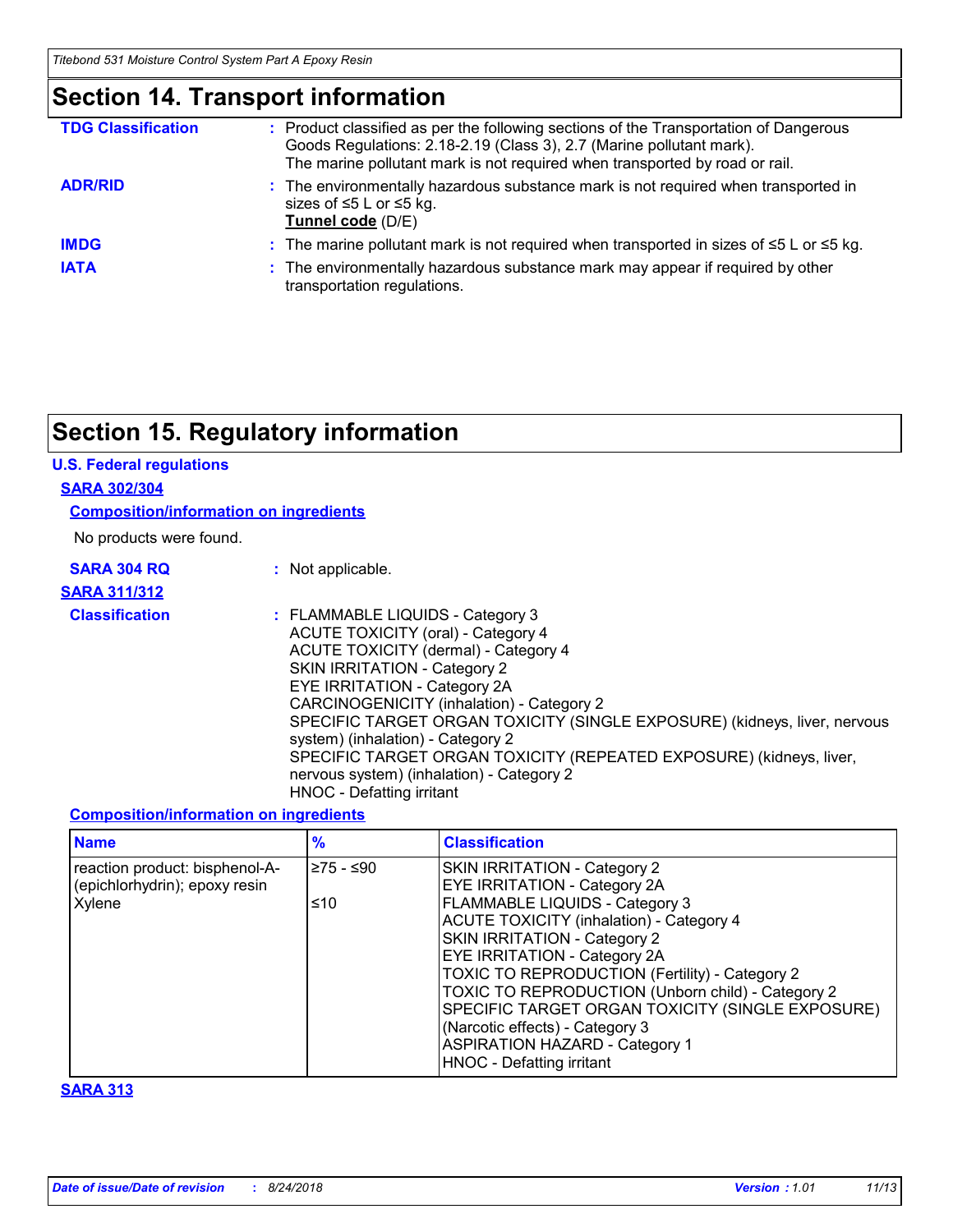# **Section 15. Regulatory information**

| . .                                       |                     |                   |               |
|-------------------------------------------|---------------------|-------------------|---------------|
|                                           | <b>Product name</b> | <b>CAS number</b> | $\frac{9}{6}$ |
| <b>Form R - Reporting</b><br>requirements | xylene              | 1330-20-7         | ≤10           |
| <b>Supplier notification</b>              | xvlene              | 1330-20-7         | ≤10           |

SARA 313 notifications must not be detached from the SDS and any copying and redistribution of the SDS shall include copying and redistribution of the notice attached to copies of the SDS subsequently redistributed.

| <b>State regulations</b> |                                                                    |
|--------------------------|--------------------------------------------------------------------|
| <b>Massachusetts</b>     | : The following components are listed: XYLENE; DIMETHYLBENZENE     |
| <b>New York</b>          | : The following components are listed: Xylene mixed                |
| <b>New Jersey</b>        | : The following components are listed: XYLENES; BENZENE, DIMETHYL- |
| Pennsylvania             | : The following components are listed: BENZENE, DIMETHYL-          |
| California Prop 65       |                                                                    |

**California Prop. 65**

This product does not require a Safe Harbor warning under California Prop. 65.

### **International regulations**

**Chemical Weapon Convention List Schedules I, II & III Chemicals** Not listed.

### **Montreal Protocol**

Not listed.

**Stockholm Convention on Persistent Organic Pollutants** Not listed.

### **UNECE Aarhus Protocol on POPs and Heavy Metals**

Not listed.

### **Inventory list**

**China :** All components are listed or exempted.

**United States TSCA 8(b) inventory**

**:** All components are listed or exempted.

## **Section 16. Other information**

**Hazardous Material Information System (U.S.A.)**



**Caution: HMIS® ratings are based on a 0-4 rating scale, with 0 representing minimal hazards or risks, and 4 representing significant hazards or risks. Although HMIS® ratings and the associated label are not required on SDSs or products leaving a facility under 29 CFR 1910.1200, the preparer may choose to provide them. HMIS® ratings are to be used with a fully implemented HMIS® program. HMIS® is a registered trademark and service mark of the American Coatings Association, Inc.**

**The customer is responsible for determining the PPE code for this material. For more information on HMIS® Personal Protective Equipment (PPE) codes, consult the HMIS® Implementation Manual.**

**National Fire Protection Association (U.S.A.)**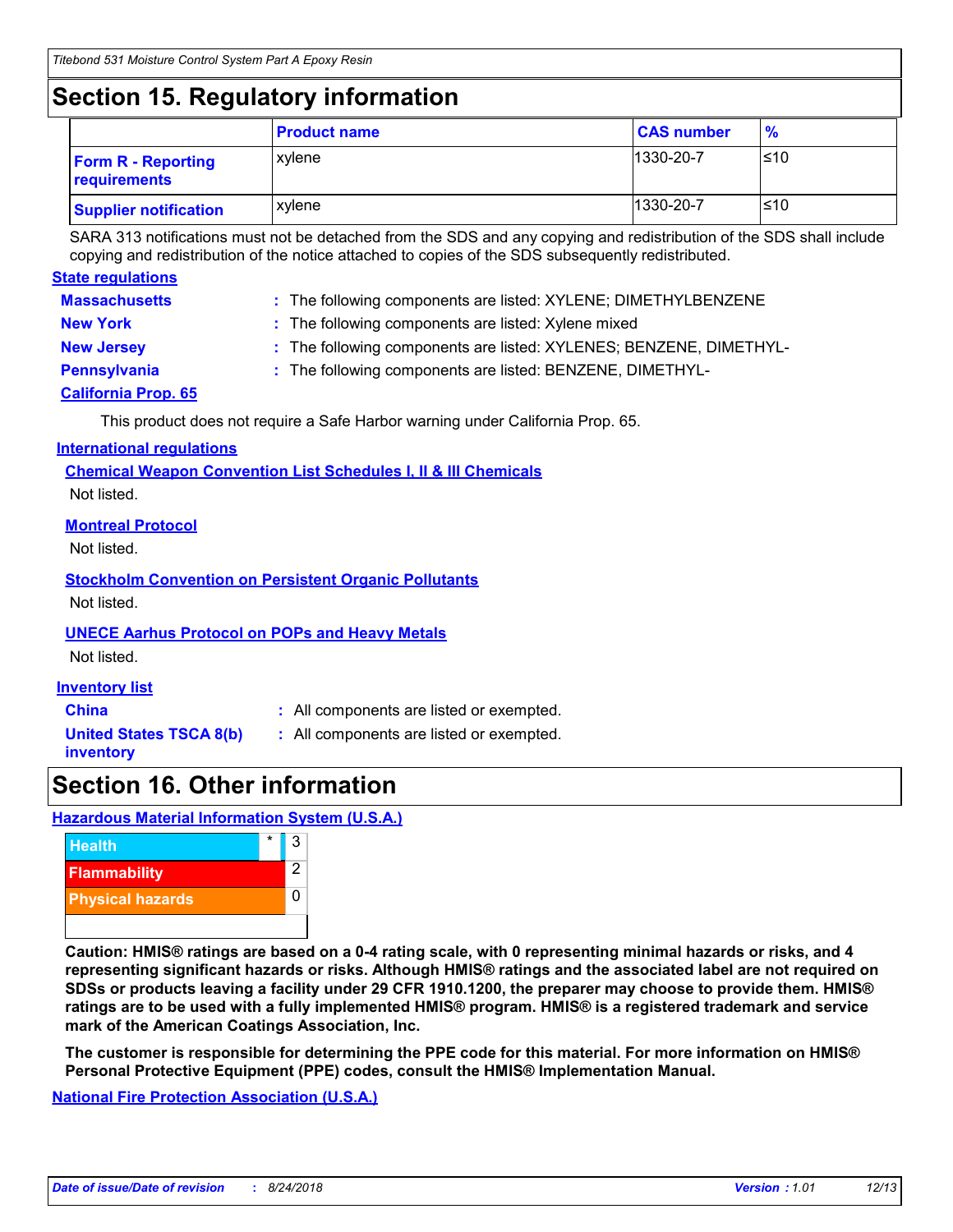### **Section 16. Other information**



**Reprinted with permission from NFPA 704-2001, Identification of the Hazards of Materials for Emergency Response Copyright ©1997, National Fire Protection Association, Quincy, MA 02269. This reprinted material is not the complete and official position of the National Fire Protection Association, on the referenced subject which is represented only by the standard in its entirety.**

**Copyright ©2001, National Fire Protection Association, Quincy, MA 02269. This warning system is intended to be interpreted and applied only by properly trained individuals to identify fire, health and reactivity hazards of chemicals. The user is referred to certain limited number of chemicals with recommended classifications in NFPA 49 and NFPA 325, which would be used as a guideline only. Whether the chemicals are classified by NFPA or not, anyone using the 704 systems to classify chemicals does so at their own risk.**

#### **Procedure used to derive the classification**

| <b>Classification</b>                                               | <b>Justification</b> |
|---------------------------------------------------------------------|----------------------|
| FLAMMABLE LIQUIDS - Category 3                                      | Expert judgment      |
| ACUTE TOXICITY (oral) - Category 4                                  | Expert judgment      |
| ACUTE TOXICITY (dermal) - Category 4                                | Expert judgment      |
| <b>SKIN IRRITATION - Category 2</b>                                 | Expert judgment      |
| <b>EYE IRRITATION - Category 2A</b>                                 | Expert judgment      |
| CARCINOGENICITY (inhalation) - Category 2                           | Expert judgment      |
| SPECIFIC TARGET ORGAN TOXICITY (SINGLE EXPOSURE) (kidneys, liver,   | Expert judgment      |
| nervous system) (inhalation) - Category 2                           |                      |
| SPECIFIC TARGET ORGAN TOXICITY (REPEATED EXPOSURE) (kidneys, liver, | Expert judgment      |
| Inervous system) (inhalation) - Category 2                          |                      |

**History**

| Date of printing                         | : 1/10/2022                                                                                                                                                                                                                                                                                                                                                                                                                                                                                                                                                       |
|------------------------------------------|-------------------------------------------------------------------------------------------------------------------------------------------------------------------------------------------------------------------------------------------------------------------------------------------------------------------------------------------------------------------------------------------------------------------------------------------------------------------------------------------------------------------------------------------------------------------|
| Date of issue/Date of<br><b>revision</b> | : 8/24/2018                                                                                                                                                                                                                                                                                                                                                                                                                                                                                                                                                       |
| Date of previous issue                   | : 1/24/2020                                                                                                                                                                                                                                                                                                                                                                                                                                                                                                                                                       |
| <b>Version</b>                           | : 1.01                                                                                                                                                                                                                                                                                                                                                                                                                                                                                                                                                            |
| <b>Key to abbreviations</b>              | $\therefore$ ATE = Acute Toxicity Estimate<br>BCF = Bioconcentration Factor<br>GHS = Globally Harmonized System of Classification and Labelling of Chemicals<br>IATA = International Air Transport Association<br>IBC = Intermediate Bulk Container<br><b>IMDG = International Maritime Dangerous Goods</b><br>LogPow = logarithm of the octanol/water partition coefficient<br>MARPOL = International Convention for the Prevention of Pollution From Ships, 1973<br>as modified by the Protocol of 1978. ("Marpol" = marine pollution)<br>$UN = United Nations$ |
| <b>References</b>                        | : Not available.                                                                                                                                                                                                                                                                                                                                                                                                                                                                                                                                                  |

**Indicates information that has changed from previously issued version.**

#### **Notice to reader**

**To the best of our knowledge, the information contained herein is accurate. However, neither the above-named supplier, nor any of its subsidiaries, assumes any liability whatsoever for the accuracy or completeness of the information contained herein.**

**Final determination of suitability of any material is the sole responsibility of the user. All materials may present unknown hazards and should be used with caution. Although certain hazards are described herein, we cannot guarantee that these are the only hazards that exist.**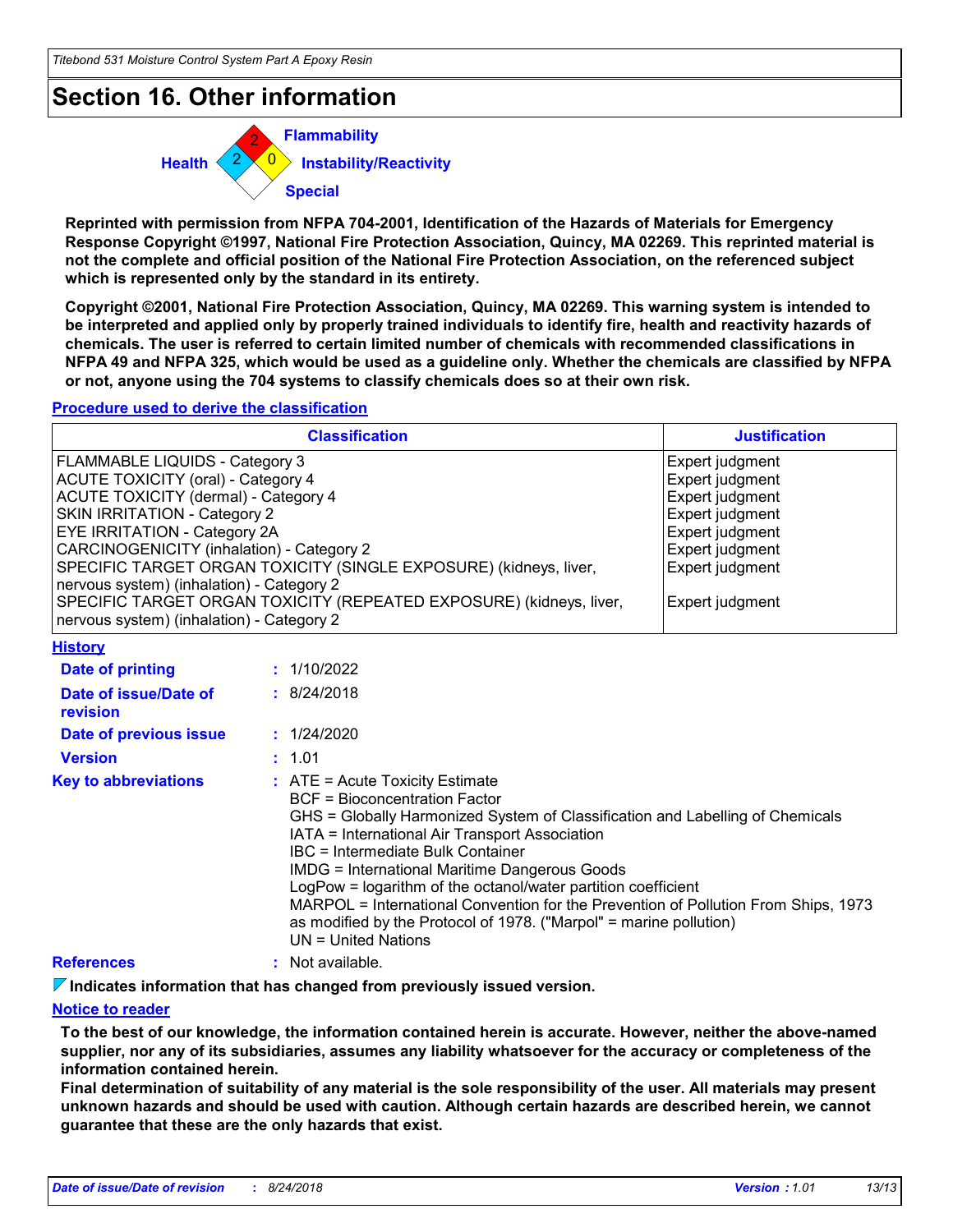

# **Safety Data Sheet**

**Titebond 531 Moisture Control System Part B Epoxy Hardener**

| <b>Section 1. Identification</b> |                                                                    |  |
|----------------------------------|--------------------------------------------------------------------|--|
| <b>GHS product identifier</b>    | : Titebond 531 Moisture Control System Part B Epoxy Hardener       |  |
| <b>Physical state</b>            | $:$ Liquid.                                                        |  |
| CAS#                             | $:$ mixture                                                        |  |
| <b>Address</b>                   | : Franklin International<br>2020 Bruck Street<br>Columbus OH 43207 |  |
| <b><i>Paulant navadu</i></b>     | . Escaldo Technical Compace                                        |  |

| <b>Contact person</b>                                | : Franklin Technical Services         |
|------------------------------------------------------|---------------------------------------|
| <b>Telephone</b>                                     | $: (800) 877 - 4583$                  |
| In case of emergency                                 | : Franklin Security<br>(614) 445-1300 |
| e-mail address of person<br>responsible for this SDS | : SDS@FranklinInternational.com       |
| <b>Product code</b>                                  | : 531B                                |
| Date of revision                                     | : 8/24/2018                           |
| <b>Safety Data Sheets are</b><br>available online at | : www.FranklinInternational.com       |
| <b>Chemtrec (24 Hour)</b>                            | $: (800)$ 424 - 9300                  |
| <b>Chemtrec International</b>                        | $: +1703 - 741 - 5970$                |
| <b>Chemical family</b>                               | : Hardener.                           |

**Relevant identified uses of the substance or mixture and uses advised against**

Not applicable.

# **Section 2. Hazards identification**

| <b>OSHA/HCS status</b>                               | : This material is considered hazardous by the OSHA Hazard Communication Standard<br>(29 CFR 1910.1200).                                                                                                                                                                                                                                                                                                                                                                                                                                                                                                                                                                                                                                                                                                                                                                                                                                     |
|------------------------------------------------------|----------------------------------------------------------------------------------------------------------------------------------------------------------------------------------------------------------------------------------------------------------------------------------------------------------------------------------------------------------------------------------------------------------------------------------------------------------------------------------------------------------------------------------------------------------------------------------------------------------------------------------------------------------------------------------------------------------------------------------------------------------------------------------------------------------------------------------------------------------------------------------------------------------------------------------------------|
| <b>Classification of the</b><br>substance or mixture | : FLAMMABLE LIQUIDS - Category 3<br><b>ACUTE TOXICITY (oral) - Category 4</b><br>ACUTE TOXICITY (dermal) - Category 4<br><b>ACUTE TOXICITY (inhalation) - Category 4</b><br><b>SKIN IRRITATION - Category 2</b><br>SERIOUS EYE DAMAGE - Category 1<br>SKIN SENSITIZATION - Category 1B<br>CARCINOGENICITY (inhalation) - Category 2<br>SPECIFIC TARGET ORGAN TOXICITY (SINGLE EXPOSURE) (kidneys, liver, lungs,<br>nervous system, respiratory system) (inhalation) - Category 2<br>SPECIFIC TARGET ORGAN TOXICITY (REPEATED EXPOSURE) (kidneys, liver,<br>lungs, nervous system, respiratory system) (inhalation) - Category 2<br>Percentage of the mixture consisting of ingredient(s) of unknown acute oral toxicity:<br>71.6%<br>Percentage of the mixture consisting of ingredient(s) of unknown acute dermal toxicity:<br>100%<br>Percentage of the mixture consisting of ingredient(s) of unknown acute inhalation<br>toxicity: 91.6% |
|                                                      |                                                                                                                                                                                                                                                                                                                                                                                                                                                                                                                                                                                                                                                                                                                                                                                                                                                                                                                                              |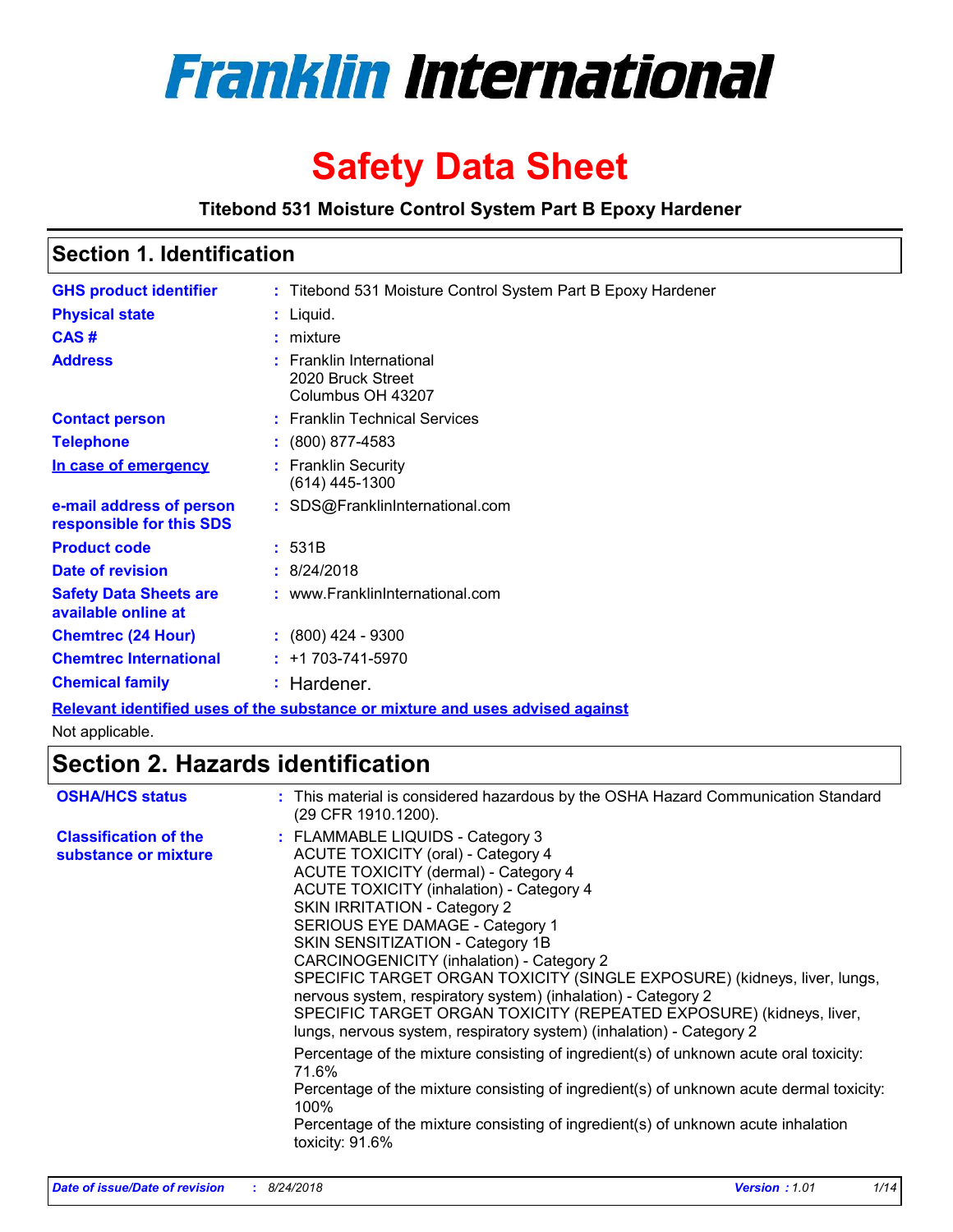# **Section 2. Hazards identification**

| <b>GHS label elements</b>                  |                                                                                                                                                                                                                                                                                                                                                                                                                                                                                                                                                                                                                                                                                                                                                                                                                                                      |
|--------------------------------------------|------------------------------------------------------------------------------------------------------------------------------------------------------------------------------------------------------------------------------------------------------------------------------------------------------------------------------------------------------------------------------------------------------------------------------------------------------------------------------------------------------------------------------------------------------------------------------------------------------------------------------------------------------------------------------------------------------------------------------------------------------------------------------------------------------------------------------------------------------|
| <b>Hazard pictograms</b>                   |                                                                                                                                                                                                                                                                                                                                                                                                                                                                                                                                                                                                                                                                                                                                                                                                                                                      |
| <b>Signal word</b>                         | Danger                                                                                                                                                                                                                                                                                                                                                                                                                                                                                                                                                                                                                                                                                                                                                                                                                                               |
| <b>Hazard statements</b>                   | : Flammable liquid and vapor.<br>Harmful if swallowed, in contact with skin or if inhaled.<br>Causes serious eye damage.<br>Causes skin irritation.<br>May cause an allergic skin reaction.<br>Suspected of causing cancer if inhaled.<br>May cause damage to organs if inhaled. (kidneys, liver, lungs, nervous system,<br>respiratory system)<br>May cause damage to organs through prolonged or repeated exposure if inhaled.<br>(kidneys, liver, lungs, nervous system, respiratory system)                                                                                                                                                                                                                                                                                                                                                      |
| <b>Precautionary statements</b>            |                                                                                                                                                                                                                                                                                                                                                                                                                                                                                                                                                                                                                                                                                                                                                                                                                                                      |
| <b>Prevention</b>                          | : Obtain special instructions before use. Do not handle until all safety precautions have<br>been read and understood. Wear protective gloves. Wear eye or face protection.<br>Wear protective clothing. Keep away from heat, hot surfaces, sparks, open flames and<br>other ignition sources. No smoking. Use explosion-proof electrical, ventilating, lighting<br>and all material-handling equipment. Use only non-sparking tools. Take precautionary<br>measures against static discharge. Keep container tightly closed. Use only outdoors or<br>in a well-ventilated area. Do not breathe vapor. Do not eat, drink or smoke when using<br>this product. Wash hands thoroughly after handling. Contaminated work clothing must<br>not be allowed out of the workplace.                                                                          |
| <b>Response</b>                            | : Get medical attention if you feel unwell. IF exposed or concerned: Call a POISON<br>CENTER or physician. IF INHALED: Remove person to fresh air and keep comfortable<br>for breathing. Call a POISON CENTER or physician if you feel unwell. IF<br>SWALLOWED: Call a POISON CENTER or physician if you feel unwell. Rinse mouth.<br>IF ON SKIN (or hair): Take off immediately all contaminated clothing. Rinse skin with<br>water or shower. IF ON SKIN: Wash with plenty of soap and water. Call a POISON<br>CENTER or physician if you feel unwell. Wash contaminated clothing before reuse. If<br>skin irritation or rash occurs: Get medical attention. IF IN EYES: Rinse cautiously with<br>water for several minutes. Remove contact lenses, if present and easy to do. Continue<br>rinsing. Immediately call a POISON CENTER or physician. |
| <b>Storage</b>                             | : Store locked up. Store in a well-ventilated place. Keep cool.                                                                                                                                                                                                                                                                                                                                                                                                                                                                                                                                                                                                                                                                                                                                                                                      |
| <b>Disposal</b>                            | Dispose of contents and container in accordance with all local, regional, national and<br>international regulations.                                                                                                                                                                                                                                                                                                                                                                                                                                                                                                                                                                                                                                                                                                                                 |
| <b>Supplemental label</b><br>elements      | : Do not taste or swallow. Avoid contact with skin and clothing. Wash thoroughly after<br>handling.                                                                                                                                                                                                                                                                                                                                                                                                                                                                                                                                                                                                                                                                                                                                                  |
| <b>Hazards not otherwise</b><br>classified | : Causes digestive tract burns. Prolonged or repeated contact may dry skin and cause<br><i>irritation.</i>                                                                                                                                                                                                                                                                                                                                                                                                                                                                                                                                                                                                                                                                                                                                           |

# **Section 3. Composition/information on ingredients**

| <b>Substance/mixture</b><br>: Mixture                                 |                                              |                                                     |
|-----------------------------------------------------------------------|----------------------------------------------|-----------------------------------------------------|
| <b>Ingredient name</b>                                                | $\frac{9}{6}$                                | <b>CAS number</b>                                   |
| aliphatic amine<br>dinonylphenol<br>4-nonylphenol, branched<br>Xylene | 1≥50 - ≤75<br>210 - ≤25<br>I≥10 - ≤25<br>≤10 | l mixture<br>  1323-65-5<br>84852-15-3<br>1330-20-7 |

Any concentration shown as a range is to protect confidentiality or is due to batch variation.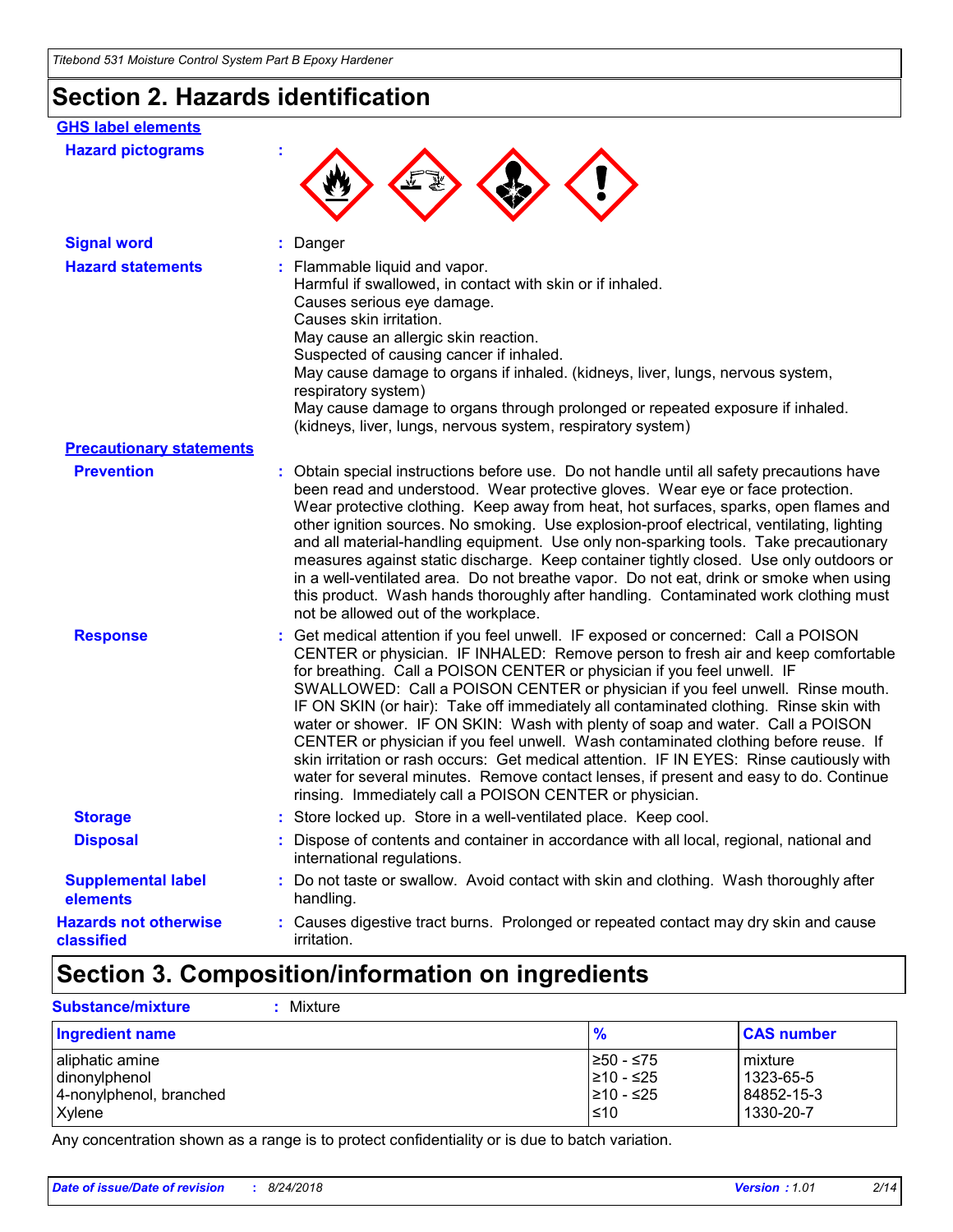# **Section 3. Composition/information on ingredients**

**There are no additional ingredients present which, within the current knowledge of the supplier and in the concentrations applicable, are classified as hazardous to health or the environment and hence require reporting in this section.**

**Occupational exposure limits, if available, are listed in Section 8.**

### **Section 4. First aid measures**

| <b>Description of necessary first aid measures</b> |                                                                                                                                                                                                                                                                                                                                                                                                                                                                                                                                                                                                                                                                                                                                                                                                                                                                                     |  |  |  |  |  |
|----------------------------------------------------|-------------------------------------------------------------------------------------------------------------------------------------------------------------------------------------------------------------------------------------------------------------------------------------------------------------------------------------------------------------------------------------------------------------------------------------------------------------------------------------------------------------------------------------------------------------------------------------------------------------------------------------------------------------------------------------------------------------------------------------------------------------------------------------------------------------------------------------------------------------------------------------|--|--|--|--|--|
| <b>Eye contact</b>                                 | : Get medical attention immediately. Call a poison center or physician. Immediately flush<br>eyes with plenty of water, occasionally lifting the upper and lower eyelids. Check for and<br>remove any contact lenses. Continue to rinse for at least 10 minutes. Chemical burns<br>must be treated promptly by a physician.                                                                                                                                                                                                                                                                                                                                                                                                                                                                                                                                                         |  |  |  |  |  |
| <b>Inhalation</b>                                  | : Get medical attention immediately. Call a poison center or physician. Remove victim to<br>fresh air and keep at rest in a position comfortable for breathing. If it is suspected that<br>fumes are still present, the rescuer should wear an appropriate mask or self-contained<br>breathing apparatus. If not breathing, if breathing is irregular or if respiratory arrest<br>occurs, provide artificial respiration or oxygen by trained personnel. It may be<br>dangerous to the person providing aid to give mouth-to-mouth resuscitation. If<br>unconscious, place in recovery position and get medical attention immediately. Maintain<br>an open airway. Loosen tight clothing such as a collar, tie, belt or waistband.                                                                                                                                                  |  |  |  |  |  |
| <b>Skin contact</b>                                | : Get medical attention immediately. Call a poison center or physician. Wash skin<br>thoroughly with soap and water or use recognized skin cleanser. Remove contaminated<br>clothing and shoes. Wash contaminated clothing thoroughly with water before removing<br>it, or wear gloves. Continue to rinse for at least 10 minutes. Chemical burns must be<br>treated promptly by a physician. In the event of any complaints or symptoms, avoid<br>further exposure. Wash clothing before reuse. Clean shoes thoroughly before reuse.                                                                                                                                                                                                                                                                                                                                               |  |  |  |  |  |
| <b>Ingestion</b>                                   | : Get medical attention immediately. Call a poison center or physician. Wash out mouth<br>with water. Remove dentures if any. Remove victim to fresh air and keep at rest in a<br>position comfortable for breathing. If material has been swallowed and the exposed<br>person is conscious, give small quantities of water to drink. Stop if the exposed person<br>feels sick as vomiting may be dangerous. Do not induce vomiting unless directed to do<br>so by medical personnel. If vomiting occurs, the head should be kept low so that vomit<br>does not enter the lungs. Chemical burns must be treated promptly by a physician.<br>Never give anything by mouth to an unconscious person. If unconscious, place in<br>recovery position and get medical attention immediately. Maintain an open airway.<br>Loosen tight clothing such as a collar, tie, belt or waistband. |  |  |  |  |  |
| Most important symptoms/effects, acute and delayed |                                                                                                                                                                                                                                                                                                                                                                                                                                                                                                                                                                                                                                                                                                                                                                                                                                                                                     |  |  |  |  |  |
| <b>Potential acute health effects</b>              |                                                                                                                                                                                                                                                                                                                                                                                                                                                                                                                                                                                                                                                                                                                                                                                                                                                                                     |  |  |  |  |  |
| <b>Eye contact</b>                                 | : Causes serious eye damage.                                                                                                                                                                                                                                                                                                                                                                                                                                                                                                                                                                                                                                                                                                                                                                                                                                                        |  |  |  |  |  |
| <b>Inhalation</b>                                  | : Harmful if inhaled. May cause damage to organs following a single exposure if inhaled.                                                                                                                                                                                                                                                                                                                                                                                                                                                                                                                                                                                                                                                                                                                                                                                            |  |  |  |  |  |
| <b>Skin contact</b>                                | : Harmful in contact with skin. Causes skin irritation. Defatting to the skin. May cause<br>an allergic skin reaction.                                                                                                                                                                                                                                                                                                                                                                                                                                                                                                                                                                                                                                                                                                                                                              |  |  |  |  |  |
| <b>Ingestion</b>                                   | : Harmful if swallowed. Corrosive to the digestive tract. Causes burns.                                                                                                                                                                                                                                                                                                                                                                                                                                                                                                                                                                                                                                                                                                                                                                                                             |  |  |  |  |  |
| Over-exposure signs/symptoms                       |                                                                                                                                                                                                                                                                                                                                                                                                                                                                                                                                                                                                                                                                                                                                                                                                                                                                                     |  |  |  |  |  |
| <b>Eye contact</b>                                 | : Adverse symptoms may include the following:<br>pain<br>watering<br>redness                                                                                                                                                                                                                                                                                                                                                                                                                                                                                                                                                                                                                                                                                                                                                                                                        |  |  |  |  |  |
| <b>Inhalation</b>                                  | : No specific data.                                                                                                                                                                                                                                                                                                                                                                                                                                                                                                                                                                                                                                                                                                                                                                                                                                                                 |  |  |  |  |  |
| <b>Skin contact</b>                                | : Adverse symptoms may include the following:<br>pain or irritation<br>redness<br>dryness<br>cracking<br>blistering may occur                                                                                                                                                                                                                                                                                                                                                                                                                                                                                                                                                                                                                                                                                                                                                       |  |  |  |  |  |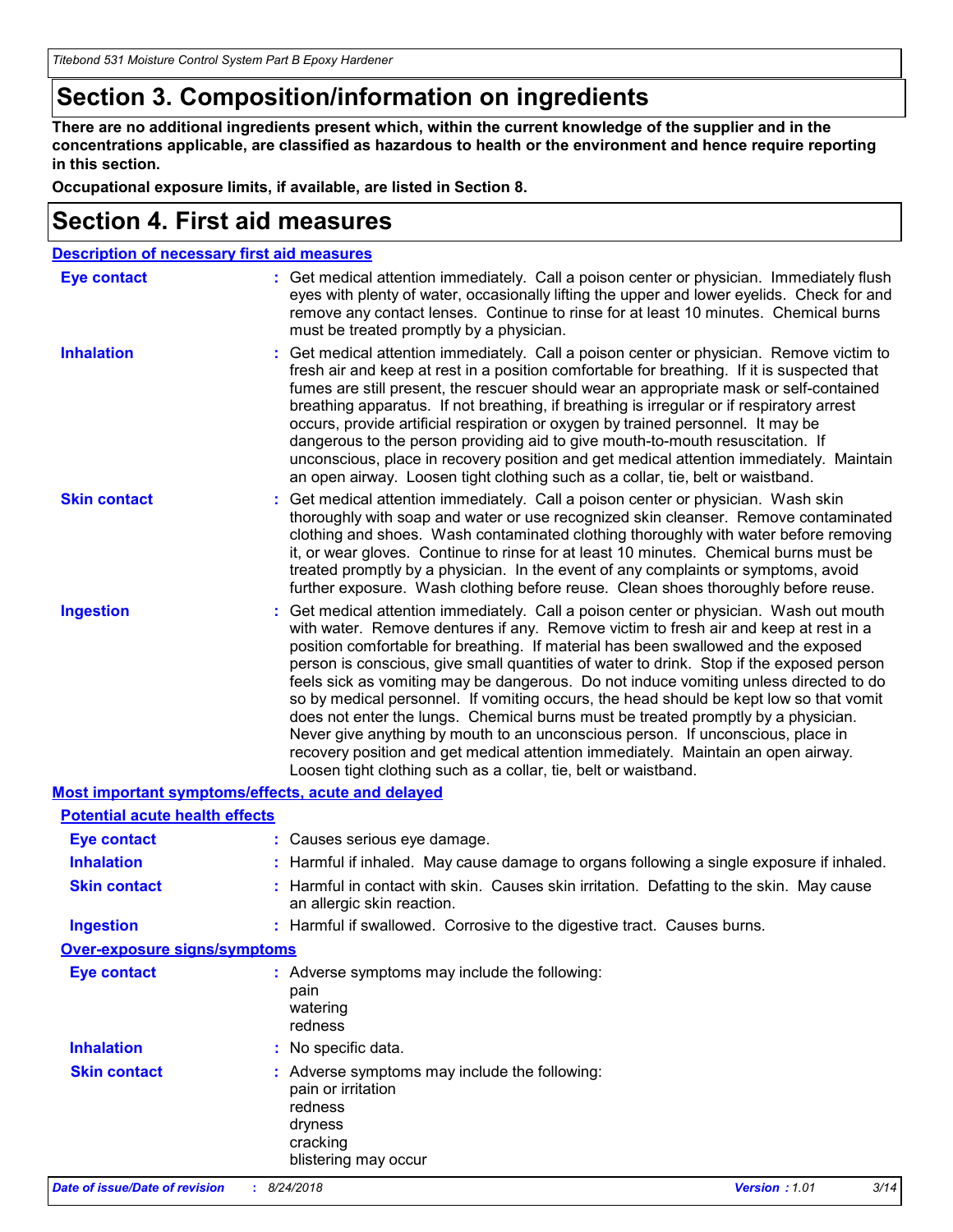# **Section 4. First aid measures**

| <b>Ingestion</b>                  | : Adverse symptoms may include the following:<br>stomach pains                                                                                                                                                                                                                                                                                                                                                  |  |  |  |
|-----------------------------------|-----------------------------------------------------------------------------------------------------------------------------------------------------------------------------------------------------------------------------------------------------------------------------------------------------------------------------------------------------------------------------------------------------------------|--|--|--|
|                                   | Indication of immediate medical attention and special treatment needed, if necessary                                                                                                                                                                                                                                                                                                                            |  |  |  |
| <b>Notes to physician</b>         | : Treat symptomatically. Contact poison treatment specialist immediately if large<br>quantities have been ingested or inhaled.                                                                                                                                                                                                                                                                                  |  |  |  |
| <b>Specific treatments</b>        | : No specific treatment.                                                                                                                                                                                                                                                                                                                                                                                        |  |  |  |
| <b>Protection of first-aiders</b> | : No action shall be taken involving any personal risk or without suitable training. If it is<br>suspected that fumes are still present, the rescuer should wear an appropriate mask or<br>self-contained breathing apparatus. It may be dangerous to the person providing aid to<br>give mouth-to-mouth resuscitation. Wash contaminated clothing thoroughly with water<br>before removing it, or wear gloves. |  |  |  |

### **See toxicological information (Section 11)**

### **Section 5. Fire-fighting measures**

| <b>Extinguishing media</b>                               |                                                                                                                                                                                                                                                                                                                             |
|----------------------------------------------------------|-----------------------------------------------------------------------------------------------------------------------------------------------------------------------------------------------------------------------------------------------------------------------------------------------------------------------------|
| <b>Suitable extinguishing</b><br>media                   | : Use dry chemical, $CO2$ , water spray (fog) or foam.                                                                                                                                                                                                                                                                      |
| <b>Unsuitable extinguishing</b><br>media                 | : Do not use water jet.                                                                                                                                                                                                                                                                                                     |
| <b>Specific hazards arising</b><br>from the chemical     | : Flammable liquid and vapor. Runoff to sewer may create fire or explosion hazard. In a<br>fire or if heated, a pressure increase will occur and the container may burst, with the risk<br>of a subsequent explosion.                                                                                                       |
| <b>Hazardous thermal</b><br>decomposition products       | Decomposition products may include the following materials:<br>carbon dioxide<br>carbon monoxide                                                                                                                                                                                                                            |
| <b>Special protective actions</b><br>for fire-fighters   | Promptly isolate the scene by removing all persons from the vicinity of the incident if<br>there is a fire. No action shall be taken involving any personal risk or without suitable<br>training. Move containers from fire area if this can be done without risk. Use water<br>spray to keep fire-exposed containers cool. |
| <b>Special protective</b><br>equipment for fire-fighters | : Fire-fighters should wear appropriate protective equipment and self-contained breathing<br>apparatus (SCBA) with a full face-piece operated in positive pressure mode.                                                                                                                                                    |

### **Section 6. Accidental release measures**

|                                                              | <b>Personal precautions, protective equipment and emergency procedures</b>                                                                                                                                                                                                                                                                                                                                                                                                                     |
|--------------------------------------------------------------|------------------------------------------------------------------------------------------------------------------------------------------------------------------------------------------------------------------------------------------------------------------------------------------------------------------------------------------------------------------------------------------------------------------------------------------------------------------------------------------------|
| For non-emergency<br>personnel                               | : No action shall be taken involving any personal risk or without suitable training.<br>Evacuate surrounding areas. Keep unnecessary and unprotected personnel from<br>entering. Do not touch or walk through spilled material. Shut off all ignition sources.<br>No flares, smoking or flames in hazard area. Do not breathe vapor or mist. Provide<br>adequate ventilation. Wear appropriate respirator when ventilation is inadequate. Put<br>on appropriate personal protective equipment. |
|                                                              | For emergency responders : If specialized clothing is required to deal with the spillage, take note of any information in<br>Section 8 on suitable and unsuitable materials. See also the information in "For non-<br>emergency personnel".                                                                                                                                                                                                                                                    |
| <b>Environmental precautions</b>                             | : Avoid dispersal of spilled material and runoff and contact with soil, waterways, drains<br>and sewers. Inform the relevant authorities if the product has caused environmental<br>pollution (sewers, waterways, soil or air).                                                                                                                                                                                                                                                                |
| <b>Methods and materials for containment and cleaning up</b> |                                                                                                                                                                                                                                                                                                                                                                                                                                                                                                |
| <b>Small spill</b>                                           | : Stop leak if without risk. Move containers from spill area. Use spark-proof tools and<br>explosion-proof equipment. Dilute with water and mop up if water-soluble. Alternatively,<br>or if water-insoluble, absorb with an inert dry material and place in an appropriate waste<br>disposal container. Dispose of via a licensed waste disposal contractor.                                                                                                                                  |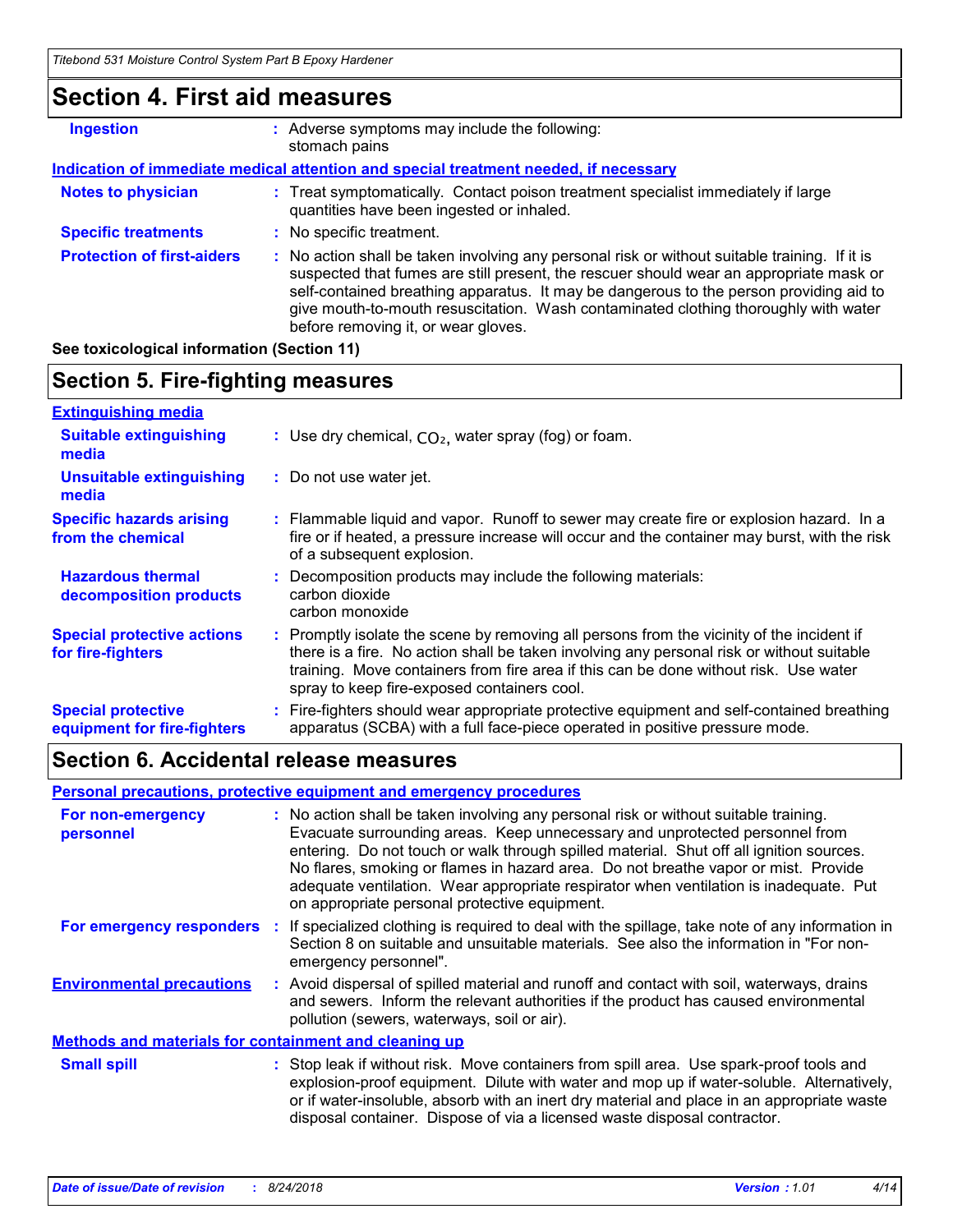### **Section 6. Accidental release measures**

| <b>Large spill</b> | : Stop leak if without risk. Move containers from spill area. Use spark-proof tools and<br>explosion-proof equipment. Approach release from upwind. Prevent entry into sewers,<br>water courses, basements or confined areas. Wash spillages into an effluent treatment<br>plant or proceed as follows. Contain and collect spillage with non-combustible,<br>absorbent material e.g. sand, earth, vermiculite or diatomaceous earth and place in<br>container for disposal according to local regulations (see Section 13). Dispose of via a<br>licensed waste disposal contractor. Contaminated absorbent material may pose the<br>same hazard as the spilled product. Note: see Section 1 for emergency contact |
|--------------------|--------------------------------------------------------------------------------------------------------------------------------------------------------------------------------------------------------------------------------------------------------------------------------------------------------------------------------------------------------------------------------------------------------------------------------------------------------------------------------------------------------------------------------------------------------------------------------------------------------------------------------------------------------------------------------------------------------------------|
|                    | information and Section 13 for waste disposal.                                                                                                                                                                                                                                                                                                                                                                                                                                                                                                                                                                                                                                                                     |

# **Section 7. Handling and storage**

### **Precautions for safe handling**

| <b>Protective measures</b>                                                       | : Put on appropriate personal protective equipment (see Section 8). Persons with a<br>history of skin sensitization problems should not be employed in any process in which<br>this product is used. Avoid exposure - obtain special instructions before use. Do not<br>handle until all safety precautions have been read and understood. Do not get in eyes<br>or on skin or clothing. Do not breathe vapor or mist. Do not ingest. Use only with<br>adequate ventilation. Wear appropriate respirator when ventilation is inadequate. Do<br>not enter storage areas and confined spaces unless adequately ventilated. Keep in the<br>original container or an approved alternative made from a compatible material, kept<br>tightly closed when not in use. Store and use away from heat, sparks, open flame or<br>any other ignition source. Use explosion-proof electrical (ventilating, lighting and<br>material handling) equipment. Use only non-sparking tools. Take precautionary<br>measures against electrostatic discharges. Empty containers retain product residue<br>and can be hazardous. Do not reuse container. |
|----------------------------------------------------------------------------------|------------------------------------------------------------------------------------------------------------------------------------------------------------------------------------------------------------------------------------------------------------------------------------------------------------------------------------------------------------------------------------------------------------------------------------------------------------------------------------------------------------------------------------------------------------------------------------------------------------------------------------------------------------------------------------------------------------------------------------------------------------------------------------------------------------------------------------------------------------------------------------------------------------------------------------------------------------------------------------------------------------------------------------------------------------------------------------------------------------------------------------|
| <b>Advice on general</b><br>occupational hygiene                                 | : Eating, drinking and smoking should be prohibited in areas where this material is<br>handled, stored and processed. Workers should wash hands and face before eating,<br>drinking and smoking. Remove contaminated clothing and protective equipment before<br>entering eating areas. See also Section 8 for additional information on hygiene<br>measures.                                                                                                                                                                                                                                                                                                                                                                                                                                                                                                                                                                                                                                                                                                                                                                      |
| <b>Conditions for safe storage,</b><br>including any<br><b>incompatibilities</b> | Store in accordance with local regulations. Store in a segregated and approved area.<br>Store in original container protected from direct sunlight in a dry, cool and well-ventilated<br>area, away from incompatible materials (see Section 10) and food and drink. Store<br>locked up. Eliminate all ignition sources. Separate from oxidizing materials. Keep<br>container tightly closed and sealed until ready for use. Containers that have been<br>opened must be carefully resealed and kept upright to prevent leakage. Do not store in<br>unlabeled containers. Use appropriate containment to avoid environmental<br>contamination. See Section 10 for incompatible materials before handling or use.                                                                                                                                                                                                                                                                                                                                                                                                                   |

# **Section 8. Exposure controls/personal protection**

### **Control parameters**

#### **Occupational exposure limits**

| <b>Ingredient name</b>  | <b>Exposure limits</b>                  |
|-------------------------|-----------------------------------------|
| aliphatic amine         | None.                                   |
| dinonylphenol           | None.                                   |
| 4-nonylphenol, branched | None.                                   |
| Xylene                  | ACGIH TLV (United States, 3/2019).      |
|                         | TWA: 100 ppm 8 hours.                   |
|                         | TWA: 434 mg/m <sup>3</sup> 8 hours.     |
|                         | STEL: 150 ppm 15 minutes.               |
|                         | STEL: 651 mg/m <sup>3</sup> 15 minutes. |
|                         | OSHA PEL 1989 (United States, 3/1989).  |
|                         | TWA: 100 ppm 8 hours.                   |
|                         | TWA: 435 mg/m <sup>3</sup> 8 hours.     |
|                         | STEL: 150 ppm 15 minutes.               |
|                         | STEL: 655 mg/m <sup>3</sup> 15 minutes. |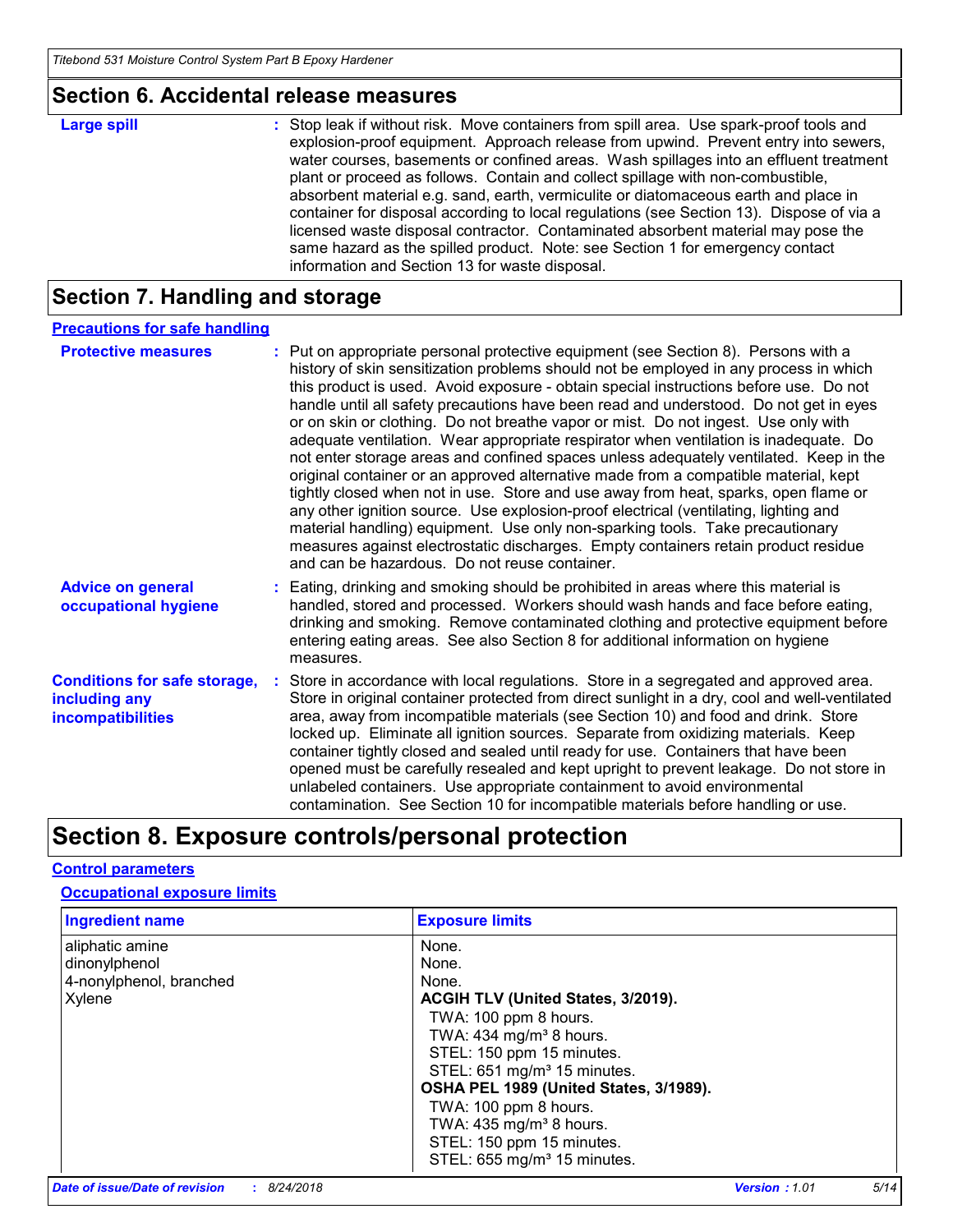# **Section 8. Exposure controls/personal protection**

|                                            | OSHA PEL (United States, 5/2018).<br>TWA: 100 ppm 8 hours.<br>TWA: 435 mg/m <sup>3</sup> 8 hours.                                                                                                                                                                                                                                                                                                                                                                                                                                                                                                                      |  |  |  |
|--------------------------------------------|------------------------------------------------------------------------------------------------------------------------------------------------------------------------------------------------------------------------------------------------------------------------------------------------------------------------------------------------------------------------------------------------------------------------------------------------------------------------------------------------------------------------------------------------------------------------------------------------------------------------|--|--|--|
| <b>Appropriate engineering</b><br>controls | : Use only with adequate ventilation. Use process enclosures, local exhaust ventilation or<br>other engineering controls to keep worker exposure to airborne contaminants below any<br>recommended or statutory limits. The engineering controls also need to keep gas,<br>vapor or dust concentrations below any lower explosive limits. Use explosion-proof<br>ventilation equipment.                                                                                                                                                                                                                                |  |  |  |
| <b>Environmental exposure</b><br>controls  | Emissions from ventilation or work process equipment should be checked to ensure<br>they comply with the requirements of environmental protection legislation. In some<br>cases, fume scrubbers, filters or engineering modifications to the process equipment<br>will be necessary to reduce emissions to acceptable levels.                                                                                                                                                                                                                                                                                          |  |  |  |
| <b>Individual protection measures</b>      |                                                                                                                                                                                                                                                                                                                                                                                                                                                                                                                                                                                                                        |  |  |  |
| <b>Hygiene measures</b>                    | : Wash hands, forearms and face thoroughly after handling chemical products, before<br>eating, smoking and using the lavatory and at the end of the working period.<br>Appropriate techniques should be used to remove potentially contaminated clothing.<br>Contaminated work clothing should not be allowed out of the workplace. Wash<br>contaminated clothing before reusing. Ensure that eyewash stations and safety<br>showers are close to the workstation location.                                                                                                                                            |  |  |  |
| <b>Eye/face protection</b>                 | : Safety eyewear complying with an approved standard should be used when a risk<br>assessment indicates this is necessary to avoid exposure to liquid splashes, mists,<br>gases or dusts. If contact is possible, the following protection should be worn, unless<br>the assessment indicates a higher degree of protection: chemical splash goggles and/<br>or face shield. If inhalation hazards exist, a full-face respirator may be required instead.                                                                                                                                                              |  |  |  |
| <b>Skin protection</b>                     |                                                                                                                                                                                                                                                                                                                                                                                                                                                                                                                                                                                                                        |  |  |  |
| <b>Hand protection</b>                     | : Chemical-resistant, impervious gloves complying with an approved standard should be<br>worn at all times when handling chemical products if a risk assessment indicates this is<br>necessary. Considering the parameters specified by the glove manufacturer, check<br>during use that the gloves are still retaining their protective properties. It should be<br>noted that the time to breakthrough for any glove material may be different for different<br>glove manufacturers. In the case of mixtures, consisting of several substances, the<br>protection time of the gloves cannot be accurately estimated. |  |  |  |
| <b>Body protection</b>                     | : Personal protective equipment for the body should be selected based on the task being<br>performed and the risks involved and should be approved by a specialist before<br>handling this product. When there is a risk of ignition from static electricity, wear anti-<br>static protective clothing. For the greatest protection from static discharges, clothing<br>should include anti-static overalls, boots and gloves.                                                                                                                                                                                         |  |  |  |
| <b>Other skin protection</b>               | : Appropriate footwear and any additional skin protection measures should be selected<br>based on the task being performed and the risks involved and should be approved by a<br>specialist before handling this product.                                                                                                                                                                                                                                                                                                                                                                                              |  |  |  |
| <b>Respiratory protection</b>              | Based on the hazard and potential for exposure, select a respirator that meets the<br>appropriate standard or certification. Respirators must be used according to a<br>respiratory protection program to ensure proper fitting, training, and other important<br>aspects of use.                                                                                                                                                                                                                                                                                                                                      |  |  |  |

### **Section 9. Physical and chemical properties**

| <b>Appearance</b>     |                   |
|-----------------------|-------------------|
| <b>Physical state</b> | : Liquid.         |
| Color                 | $:$ Amber.        |
| Odor                  | : Ammoniacal.     |
| <b>Odor threshold</b> | : Not available.  |
| рH                    | : Not applicable. |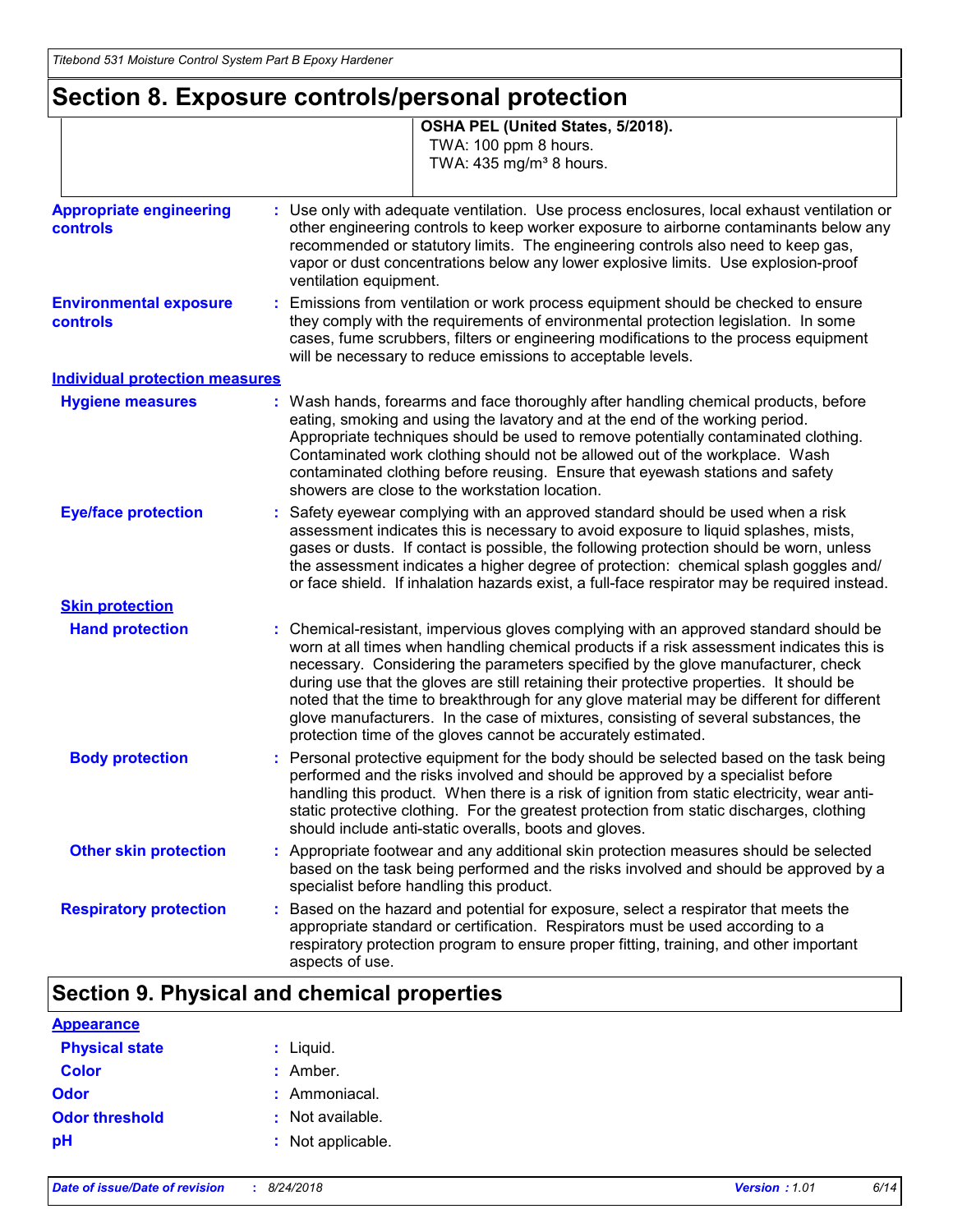### **Section 9. Physical and chemical properties**

| <b>Melting point</b>                              | : Not available.                                                                                                   |
|---------------------------------------------------|--------------------------------------------------------------------------------------------------------------------|
| <b>Boiling point</b>                              | : Not available.                                                                                                   |
| <b>Flash point</b>                                | : Closed cup: $54.444^{\circ}$ C (130°F) [Setaflash.]                                                              |
| <b>Evaporation rate</b>                           | : Not available.                                                                                                   |
| <b>Flammability (solid, gas)</b>                  | : Flammable in the presence of the following materials or conditions: open flames, sparks<br>and static discharge. |
| Lower and upper explosive<br>(flammable) limits   | : Not available.                                                                                                   |
| <b>VOC (less water, less)</b><br>exempt solvents) | $: 84$ g/l                                                                                                         |
| <b>Volatility</b>                                 | $: 8.45\%$ (w/w)                                                                                                   |
| <b>Vapor density</b>                              | : Not available.                                                                                                   |
| <b>Relative density</b>                           | : 0.98736                                                                                                          |
| <b>Solubility</b>                                 | : Insoluble in the following materials: cold water and hot water.                                                  |
| <b>Solubility in water</b>                        | : Not available.                                                                                                   |
| <b>Partition coefficient: n-</b><br>octanol/water | : Not available.                                                                                                   |
| <b>Auto-ignition temperature</b>                  | : Not available.                                                                                                   |
| <b>Decomposition temperature</b>                  | : Not available.                                                                                                   |
| <b>Viscosity</b>                                  | : Not available.                                                                                                   |

# **Section 10. Stability and reactivity**

| <b>Reactivity</b>                                   | : No specific test data related to reactivity available for this product or its ingredients.                                                                                 |  |  |  |
|-----------------------------------------------------|------------------------------------------------------------------------------------------------------------------------------------------------------------------------------|--|--|--|
| <b>Chemical stability</b>                           | : The product is stable.                                                                                                                                                     |  |  |  |
| <b>Possibility of hazardous</b><br><b>reactions</b> | : Under normal conditions of storage and use, hazardous reactions will not occur.                                                                                            |  |  |  |
| <b>Conditions to avoid</b>                          | : Avoid all possible sources of ignition (spark or flame). Do not pressurize, cut, weld,<br>braze, solder, drill, grind or expose containers to heat or sources of ignition. |  |  |  |
| <b>Incompatible materials</b>                       | : Reactive or incompatible with the following materials:<br>oxidizing materials                                                                                              |  |  |  |
| <b>Hazardous decomposition</b><br>products          | : Under normal conditions of storage and use, hazardous decomposition products should<br>not be produced.                                                                    |  |  |  |

# **Section 11. Toxicological information**

### **Information on toxicological effects**

#### **Acute toxicity**

| <b>Product/ingredient name</b>    | <b>Result</b>                                          | <b>Species</b>    | <b>Dose</b>                            | <b>Exposure</b> |
|-----------------------------------|--------------------------------------------------------|-------------------|----------------------------------------|-----------------|
| 4-nonylphenol, branched<br>Xylene | ILD50 Oral<br><b>LC50 Inhalation Gas.</b><br>LD50 Oral | Rat<br>Rat<br>Rat | 1300 mg/kg<br>5000 ppm<br>$4300$ mg/kg | l4 hours        |

#### **Irritation/Corrosion**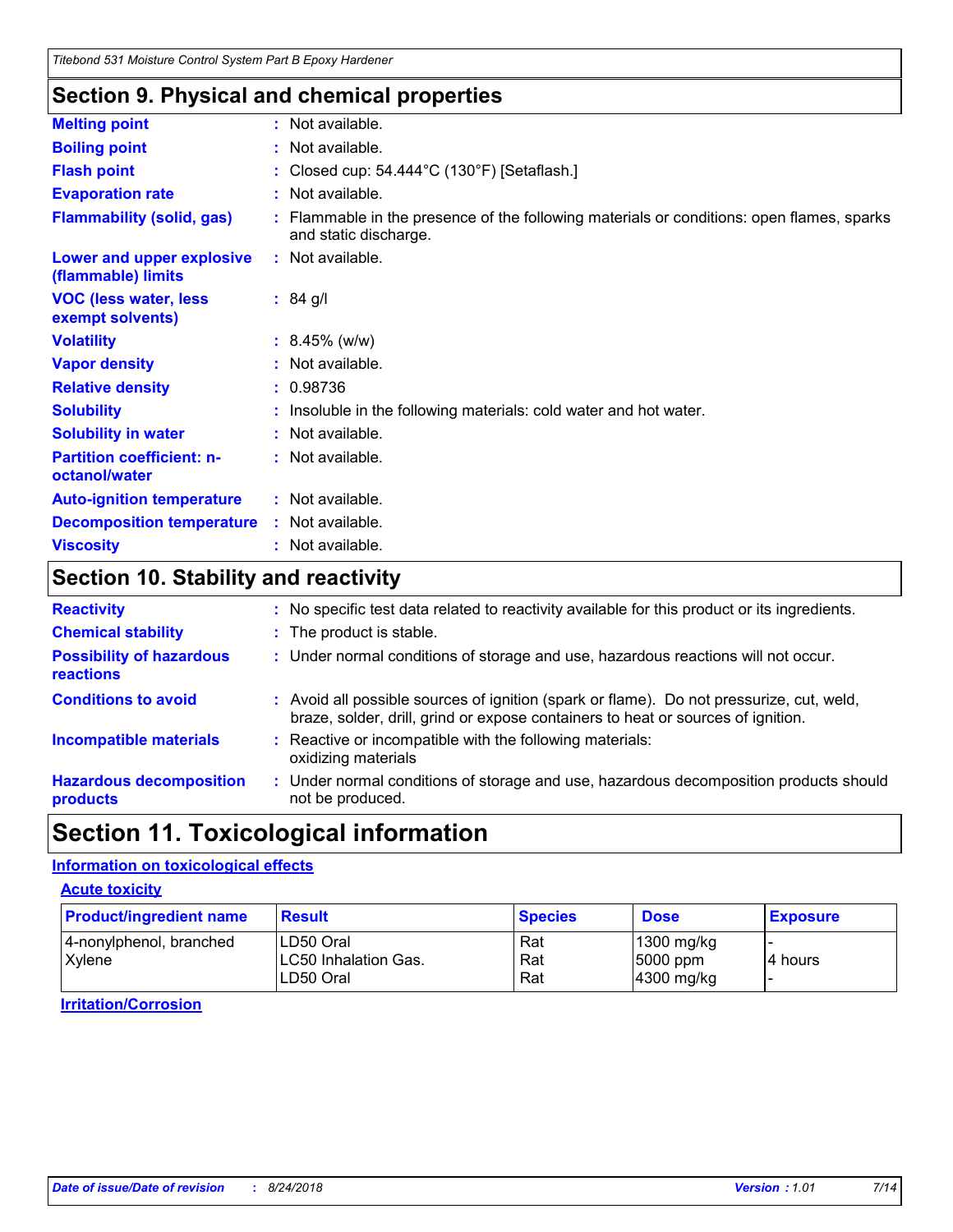# **Section 11. Toxicological information**

| <b>Product/ingredient name</b> | <b>Result</b>            | <b>Species</b> | <b>Score</b> | <b>Exposure</b>  | <b>Observation</b> |
|--------------------------------|--------------------------|----------------|--------------|------------------|--------------------|
| dinonylphenol                  | Eyes - Mild irritant     | Rabbit         |              | 4 hours 50 UI    |                    |
| 4-nonylphenol, branched        | Eyes - Severe irritant   | Rabbit         |              | $100 \text{ mg}$ |                    |
|                                | Skin - Severe irritant   | Rabbit         |              | 24 hours 500     |                    |
|                                |                          |                |              | mg               |                    |
| Xylene                         | Eyes - Mild irritant     | Rabbit         |              | $87 \text{ mg}$  |                    |
|                                | Eyes - Severe irritant   | Rabbit         |              | 24 hours 5       |                    |
|                                |                          |                |              | mg               |                    |
|                                | Skin - Mild irritant     | Rat            |              | 8 hours 60 UI    |                    |
|                                | Skin - Moderate irritant | Rabbit         |              | 24 hours 500     |                    |
|                                |                          |                |              | mg               |                    |
|                                | Skin - Moderate irritant | Rabbit         |              | $100 \%$         |                    |

### **Sensitization**

Not available.

### **Mutagenicity**

Not available.

### **Carcinogenicity**

Not available.

### **Classification**

| <b>Product/ingredient name   OSHA</b> | <b>IARC</b> | <b>NTP</b> |
|---------------------------------------|-------------|------------|
| Xylene                                |             |            |

### **Reproductive toxicity**

Not available.

**Conclusion/Summary :** Contains material which may cause birth defects.

### **Teratogenicity**

Not available.

#### **Specific target organ toxicity (single exposure)**

| <b>Name</b>                                                   | <b>Category</b> | <b>Route of</b><br>exposure | <b>Target organs</b>                                                    |
|---------------------------------------------------------------|-----------------|-----------------------------|-------------------------------------------------------------------------|
| Titebond 531 Moisture Control System Part B Epoxy<br>Hardener | Category 2      | Inhalation                  | kidneys, liver, lungs,<br>  nervous system<br>and respiratory<br>svstem |
| <b>Xylene</b>                                                 | Category 3      | Not applicable.             | l Narcotic effects                                                      |

**Specific target organ toxicity (repeated exposure)**

| <b>Name</b>                                                          | <b>Category</b> | <b>Route of</b><br><b>exposure</b> | <b>Target organs</b>                                                  |
|----------------------------------------------------------------------|-----------------|------------------------------------|-----------------------------------------------------------------------|
| Titebond 531 Moisture Control System Part B Epoxy<br><b>Hardener</b> | Category 2      | Inhalation                         | kidneys, liver, lungs,<br>nervous system<br>and respiratory<br>system |

#### **Aspiration hazard**

| <b>Name</b>                                            |                                                          | <b>Result</b>                         |
|--------------------------------------------------------|----------------------------------------------------------|---------------------------------------|
| Xylene                                                 |                                                          | <b>ASPIRATION HAZARD - Category 1</b> |
| <b>Information on the likely</b><br>routes of exposure | : Routes of entry anticipated: Oral, Dermal, Inhalation. |                                       |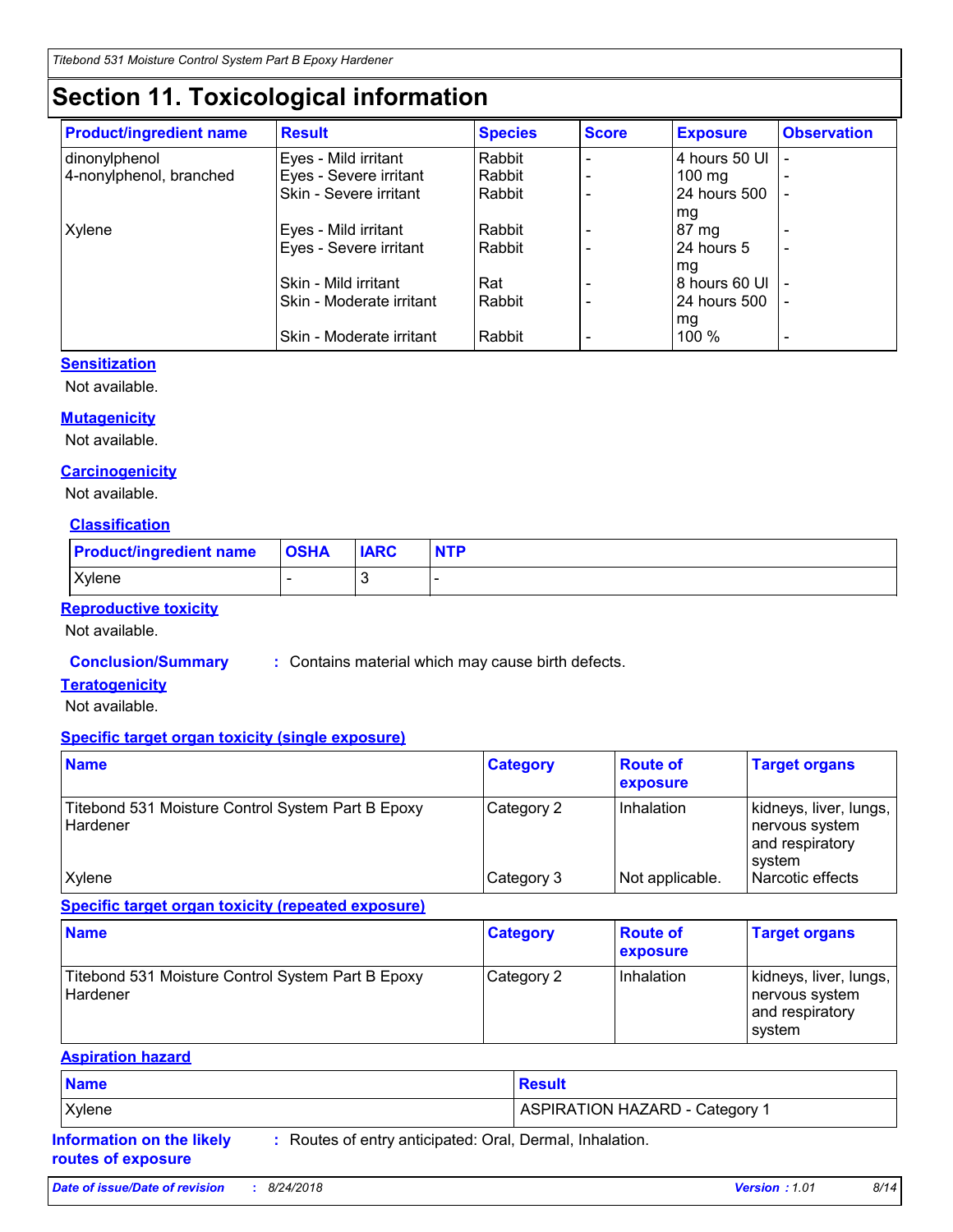# **Section 11. Toxicological information**

| <b>Potential acute health effects</b>                              |                                                                                                                               |                                                                                                                                                                                 |  |  |
|--------------------------------------------------------------------|-------------------------------------------------------------------------------------------------------------------------------|---------------------------------------------------------------------------------------------------------------------------------------------------------------------------------|--|--|
| <b>Eye contact</b>                                                 | : Causes serious eye damage.                                                                                                  |                                                                                                                                                                                 |  |  |
| <b>Inhalation</b>                                                  |                                                                                                                               | : Harmful if inhaled. May cause damage to organs following a single exposure if inhaled.                                                                                        |  |  |
| <b>Skin contact</b>                                                | : Harmful in contact with skin. Causes skin irritation. Defatting to the skin. May cause<br>an allergic skin reaction.        |                                                                                                                                                                                 |  |  |
| <b>Ingestion</b>                                                   | : Harmful if swallowed. Corrosive to the digestive tract. Causes burns.                                                       |                                                                                                                                                                                 |  |  |
|                                                                    | Symptoms related to the physical, chemical and toxicological characteristics                                                  |                                                                                                                                                                                 |  |  |
| <b>Eye contact</b>                                                 | : Adverse symptoms may include the following:<br>pain<br>watering<br>redness                                                  |                                                                                                                                                                                 |  |  |
| <b>Inhalation</b>                                                  | No specific data.                                                                                                             |                                                                                                                                                                                 |  |  |
| <b>Skin contact</b>                                                | : Adverse symptoms may include the following:<br>pain or irritation<br>redness<br>dryness<br>cracking<br>blistering may occur |                                                                                                                                                                                 |  |  |
| <b>Ingestion</b>                                                   | : Adverse symptoms may include the following:<br>stomach pains                                                                |                                                                                                                                                                                 |  |  |
|                                                                    | Delayed and immediate effects and also chronic effects from short and long term exposure                                      |                                                                                                                                                                                 |  |  |
| <b>Short term exposure</b>                                         |                                                                                                                               |                                                                                                                                                                                 |  |  |
| <b>Potential immediate</b><br>effects                              | : Not available.                                                                                                              |                                                                                                                                                                                 |  |  |
| <b>Potential delayed effects</b>                                   | : Not available.                                                                                                              |                                                                                                                                                                                 |  |  |
| <b>Long term exposure</b><br><b>Potential immediate</b><br>effects | : Not available.                                                                                                              |                                                                                                                                                                                 |  |  |
| <b>Potential delayed effects</b>                                   | : Not available.                                                                                                              |                                                                                                                                                                                 |  |  |
| <b>Potential chronic health effects</b>                            |                                                                                                                               |                                                                                                                                                                                 |  |  |
| Not available.                                                     |                                                                                                                               |                                                                                                                                                                                 |  |  |
| <b>General</b>                                                     | May cause damage to organs through prolonged or repeated exposure if inhaled.<br>exposed to very low levels.                  | Prolonged or repeated contact can defat the skin and lead to irritation, cracking and/or<br>dermatitis. Once sensitized, a severe allergic reaction may occur when subsequently |  |  |
| <b>Carcinogenicity</b>                                             | of exposure.                                                                                                                  | Suspected of causing cancer if inhaled. Risk of cancer depends on duration and level                                                                                            |  |  |
| <b>Mutagenicity</b>                                                | No known significant effects or critical hazards.                                                                             |                                                                                                                                                                                 |  |  |
| <b>Teratogenicity</b>                                              | No known significant effects or critical hazards.                                                                             |                                                                                                                                                                                 |  |  |
| <b>Developmental effects</b>                                       | No known significant effects or critical hazards.                                                                             |                                                                                                                                                                                 |  |  |
| <b>Fertility effects</b>                                           | No known significant effects or critical hazards.                                                                             |                                                                                                                                                                                 |  |  |
| <b>Numerical measures of toxicity</b>                              |                                                                                                                               |                                                                                                                                                                                 |  |  |
| <b>Acute toxicity estimates</b>                                    |                                                                                                                               |                                                                                                                                                                                 |  |  |
| <b>Route</b>                                                       |                                                                                                                               | <b>ATE value</b>                                                                                                                                                                |  |  |
| Oral                                                               |                                                                                                                               | 500 mg/kg                                                                                                                                                                       |  |  |
| Dermal<br>Inhalation (vapors)                                      |                                                                                                                               | 1100 mg/kg<br>$11$ mg/l                                                                                                                                                         |  |  |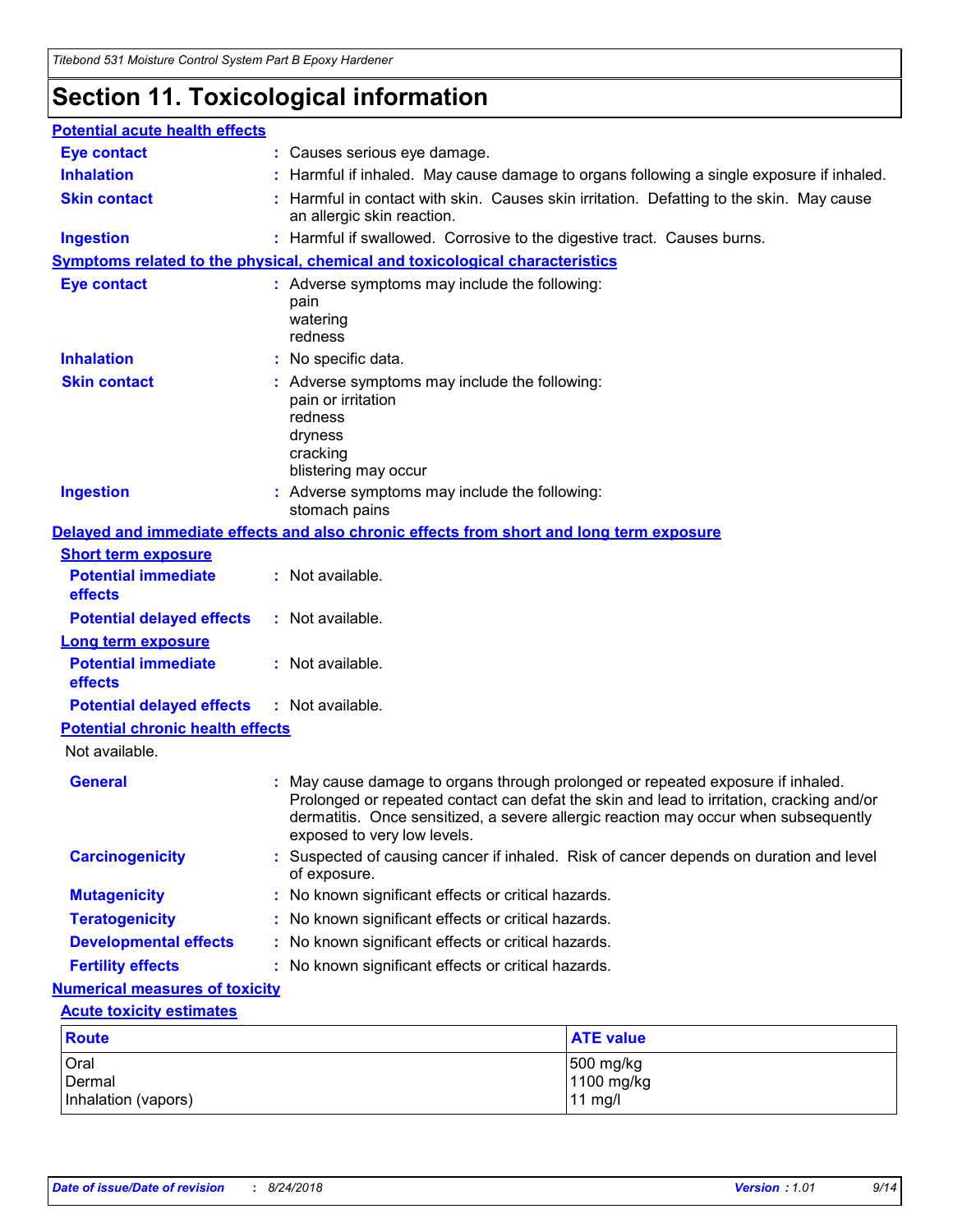# **Section 12. Ecological information**

### **Toxicity**

| <b>Product/ingredient name</b> | <b>Result</b>                        | <b>Species</b>                                  | <b>Exposure</b> |
|--------------------------------|--------------------------------------|-------------------------------------------------|-----------------|
| 4-nonylphenol, branched        | Acute EC50 0.03 mg/l Marine water    | Algae - Skeletonema costatum                    | 72 hours        |
|                                | Acute EC50 0.027 mg/l Marine water   | Algae - Skeletonema costatum                    | 96 hours        |
|                                | Acute EC50 137 µg/l Marine water     | Crustaceans - Eohaustorius<br>estuarius - Adult | 48 hours        |
|                                | Acute LC50 17 µg/l Marine water      | Fish - Pleuronectes americanus -<br>Larvae      | 96 hours        |
|                                | Chronic EC10 0.012 mg/l Marine water | Algae - Skeletonema costatum                    | 96 hours        |
|                                | Chronic NOEC 5 µg/l Fresh water      | Crustaceans - Gammarus<br>l fossarum - Adult    | 21 days         |
|                                | Chronic NOEC 7.4 µg/l Fresh water    | Fish - Pimephales promelas -<br>Embryo          | 33 days         |
| Xylene                         | Acute LC50 8500 µg/l Marine water    | Crustaceans - Palaemonetes<br>pugio             | 48 hours        |
|                                | Acute LC50 13400 µg/l Fresh water    | Fish - Pimephales promelas                      | 96 hours        |

### **Persistence and degradability**

Not available.

### **Bioaccumulative potential**

| <b>Product/ingredient name</b>    | $\mathsf{LogP}_\mathsf{ow}$ | <b>BCF</b>         | <b>Potential</b> |
|-----------------------------------|-----------------------------|--------------------|------------------|
| 4-nonylphenol, branched<br>Xylene | 5.4<br>3.12                 | 740<br>8.1 to 25.9 | high<br>low      |
| <b>Adam Marcha Adam</b>           |                             |                    |                  |

#### **Mobility in soil**

**Soil/water partition coefficient (KOC) :** Not available.

**Other adverse effects** : No known significant effects or critical hazards.

## **Section 13. Disposal considerations**

| <b>Disposal methods</b> | : The generation of waste should be avoided or minimized wherever possible. Disposal<br>of this product, solutions and any by-products should at all times comply with the<br>requirements of environmental protection and waste disposal legislation and any<br>regional local authority requirements. Dispose of surplus and non-recyclable products<br>via a licensed waste disposal contractor. Waste should not be disposed of untreated to<br>the sewer unless fully compliant with the requirements of all authorities with jurisdiction.<br>Waste packaging should be recycled. Incineration or landfill should only be considered<br>when recycling is not feasible. This material and its container must be disposed of in a<br>safe way. Care should be taken when handling emptied containers that have not been<br>cleaned or rinsed out. Empty containers or liners may retain some product residues.<br>Vapor from product residues may create a highly flammable or explosive atmosphere<br>inside the container. Do not cut, weld or grind used containers unless they have been |
|-------------------------|---------------------------------------------------------------------------------------------------------------------------------------------------------------------------------------------------------------------------------------------------------------------------------------------------------------------------------------------------------------------------------------------------------------------------------------------------------------------------------------------------------------------------------------------------------------------------------------------------------------------------------------------------------------------------------------------------------------------------------------------------------------------------------------------------------------------------------------------------------------------------------------------------------------------------------------------------------------------------------------------------------------------------------------------------------------------------------------------------|
|                         | cleaned thoroughly internally. Avoid dispersal of spilled material and runoff and contact<br>with soil, waterways, drains and sewers.                                                                                                                                                                                                                                                                                                                                                                                                                                                                                                                                                                                                                                                                                                                                                                                                                                                                                                                                                             |

#### **United States - RCRA Toxic hazardous waste "U" List**

| Ingredient | CAS#      | <b>Status</b> | <b>Reference</b><br>number |
|------------|-----------|---------------|----------------------------|
| Xylene     | 1330-20-7 | Listed        | U239                       |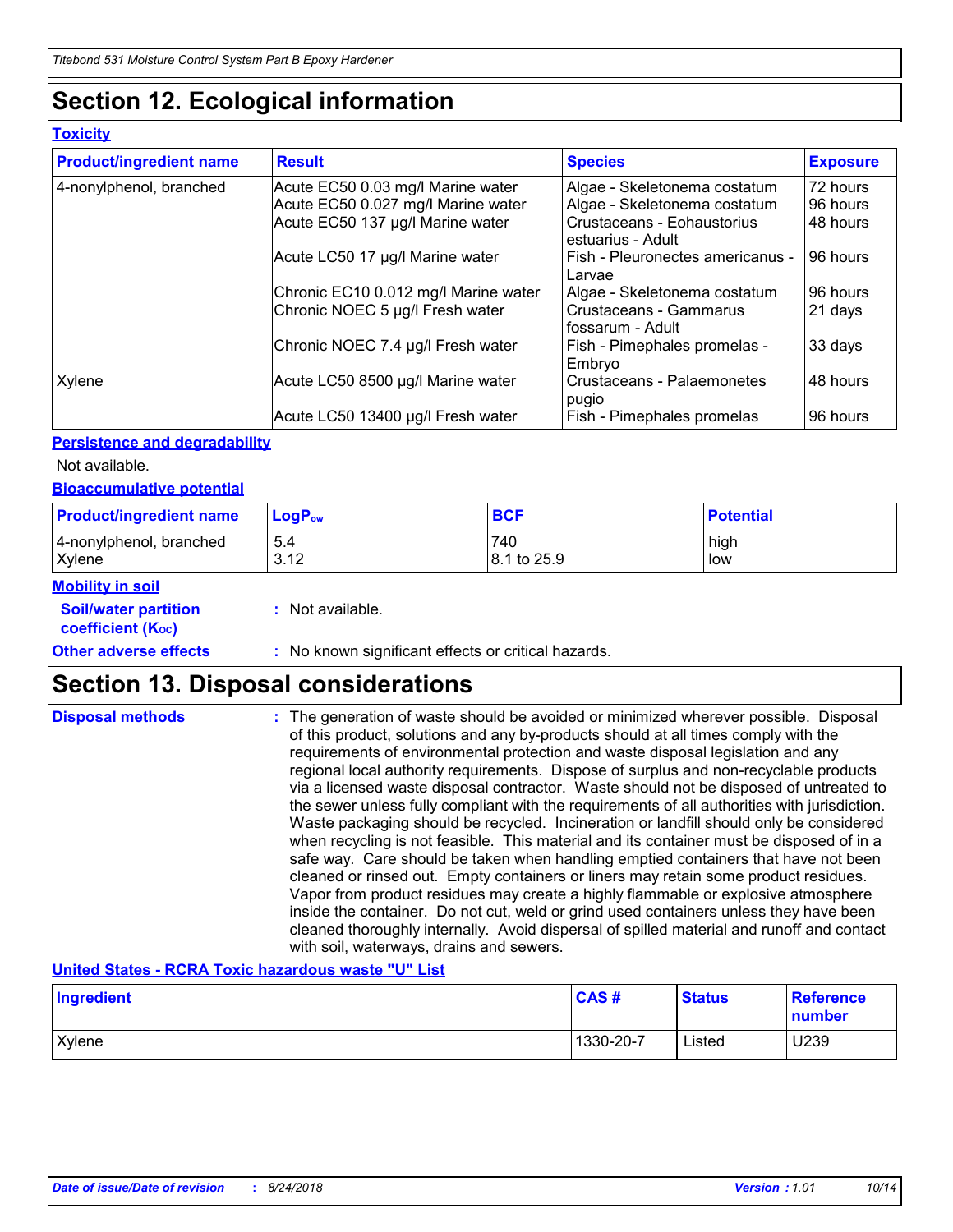# **Section 14. Transport information**

|                                   | <b>DOT</b><br><b>Classification</b>     | <b>TDG</b><br><b>Classification</b>            | <b>Mexico</b><br><b>Classification</b>                                            | <b>ADR/RID</b>                          | <b>IMDG</b>                             | <b>IATA</b>                                                                       |
|-----------------------------------|-----------------------------------------|------------------------------------------------|-----------------------------------------------------------------------------------|-----------------------------------------|-----------------------------------------|-----------------------------------------------------------------------------------|
| <b>UN number</b>                  | <b>UN1993</b>                           | <b>UN1993</b>                                  | <b>UN1993</b>                                                                     | <b>UN1993</b>                           | <b>UN1993</b>                           | <b>UN1993</b>                                                                     |
| <b>UN proper</b><br>shipping name | Flammable<br>liquid, n.o.s.<br>(xylene) | <b>FLAMMABLE</b><br>LIQUID, N.O.S.<br>(xylene) | Flammable<br>liquid, n.o.s.<br>(xylene)                                           | Flammable<br>liquid, n.o.s.<br>(xylene) | Flammable<br>liquid, n.o.s.<br>(xylene) | Flammable<br>liquid, n.o.s.<br>(xylene)                                           |
| <b>Transport</b>                  | 3                                       | 3                                              | 3                                                                                 | 3                                       | 3                                       | 3                                                                                 |
| hazard class(es)                  |                                         | $\bigstar$                                     |                                                                                   | $\bigstar$                              | $\bigstar$                              |                                                                                   |
| <b>Packing group</b>              | III                                     | $\mathbf{III}$                                 | III                                                                               | $\mathbf{III}$                          | $\mathbf{III}$                          | III                                                                               |
|                                   |                                         |                                                |                                                                                   |                                         |                                         |                                                                                   |
| <b>Environmental</b><br>hazards   | No.                                     | Yes.                                           | Yes. The<br>environmentally<br>hazardous<br>substance<br>mark is not<br>required. | Yes.                                    | Yes.                                    | Yes. The<br>environmentally<br>hazardous<br>substance<br>mark is not<br>required. |

| <b>DOT Classification</b> | : This product may be re-classified as "Combustible Liquid," unless transported by vessel<br>or aircraft. Non-bulk packages (less than or equal to 119 gal) of combustible liquids are<br>not regulated as hazardous materials in package sizes less than the product reportable<br>quantity.<br>Reportable quantity 1183.4 lbs / 537.28 kg [143.75 gal / 544.16 L]. Package sizes<br>shipped in quantities less than the product reportable quantity are not subject to the RQ<br>(reportable quantity) transportation requirements. |
|---------------------------|---------------------------------------------------------------------------------------------------------------------------------------------------------------------------------------------------------------------------------------------------------------------------------------------------------------------------------------------------------------------------------------------------------------------------------------------------------------------------------------------------------------------------------------|
| <b>TDG Classification</b> | : Product classified as per the following sections of the Transportation of Dangerous<br>Goods Regulations: 2.18-2.19 (Class 3), 2.7 (Marine pollutant mark).<br>The marine pollutant mark is not required when transported by road or rail.                                                                                                                                                                                                                                                                                          |
| <b>ADR/RID</b>            | : The environmentally hazardous substance mark is not required when transported in<br>sizes of ≤5 L or ≤5 kg.<br>Tunnel code (D/E)                                                                                                                                                                                                                                                                                                                                                                                                    |
| <b>IMDG</b>               | : The marine pollutant mark is not required when transported in sizes of $\leq 5$ L or $\leq 5$ kg.                                                                                                                                                                                                                                                                                                                                                                                                                                   |
| <b>IATA</b>               | : The environmentally hazardous substance mark may appear if required by other<br>transportation regulations.                                                                                                                                                                                                                                                                                                                                                                                                                         |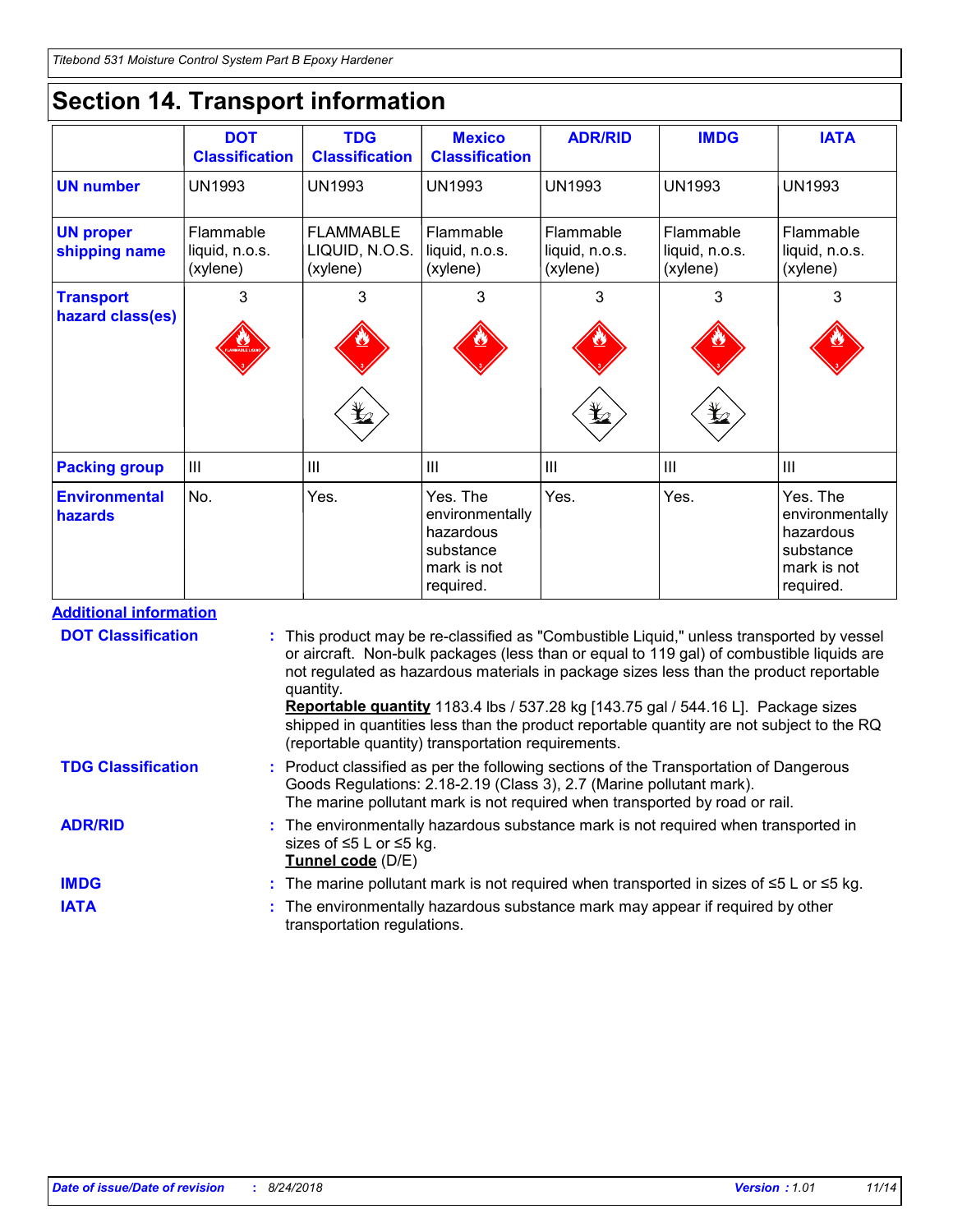### **Section 15. Regulatory information**

#### **U.S. Federal regulations**

#### **SARA 302/304**

#### **Composition/information on ingredients**

No products were found.

| <b>SARA 304 RQ</b> |  |
|--------------------|--|
| SARA 311/312       |  |
| Classification     |  |

- **:** Not applicable.
- **assification :** FLAMMABLE LIQUIDS Category 3 ACUTE TOXICITY (oral) - Category 4 ACUTE TOXICITY (dermal) - Category 4 ACUTE TOXICITY (inhalation) - Category 4 SKIN IRRITATION - Category 2 SERIOUS EYE DAMAGE - Category 1 SKIN SENSITIZATION - Category 1B CARCINOGENICITY (inhalation) - Category 2 SPECIFIC TARGET ORGAN TOXICITY (SINGLE EXPOSURE) (kidneys, liver, lungs, nervous system, respiratory system) (inhalation) - Category 2 SPECIFIC TARGET ORGAN TOXICITY (REPEATED EXPOSURE) (kidneys, liver, lungs, nervous system, respiratory system) (inhalation) - Category 2 HNOC - Corrosive to digestive tract HNOC - Defatting irritant

#### **Composition/information on ingredients**

| <b>Name</b>             | $\frac{9}{6}$ | <b>Classification</b>                                    |  |
|-------------------------|---------------|----------------------------------------------------------|--|
| aliphatic amine         | 250 - ≤75     | HNOC - Corrosive to digestive tract                      |  |
| dinonylphenol           | ≥10 - ≤25     | <b>EYE IRRITATION - Category 2A</b>                      |  |
| 4-nonylphenol, branched | ≥10 - ≤25     | <b>ACUTE TOXICITY (oral) - Category 4</b>                |  |
|                         |               | SKIN IRRITATION - Category 2                             |  |
|                         |               | <b>EYE IRRITATION - Category 2A</b>                      |  |
| Xylene                  | ≤10           | FLAMMABLE LIQUIDS - Category 3                           |  |
|                         |               | <b>ACUTE TOXICITY (inhalation) - Category 4</b>          |  |
|                         |               | SKIN IRRITATION - Category 2                             |  |
|                         |               | EYE IRRITATION - Category 2A                             |  |
|                         |               | TOXIC TO REPRODUCTION (Fertility) - Category 2           |  |
|                         |               | <b>TOXIC TO REPRODUCTION (Unborn child) - Category 2</b> |  |
|                         |               | SPECIFIC TARGET ORGAN TOXICITY (SINGLE EXPOSURE)         |  |
|                         |               | (Narcotic effects) - Category 3                          |  |
|                         |               | <b>ASPIRATION HAZARD - Category 1</b>                    |  |
|                         |               | HNOC - Defatting irritant                                |  |

### **SARA 313**

|                                           | <b>Product name</b>                                | <b>CAS number</b>                    | $\frac{9}{6}$                   |
|-------------------------------------------|----------------------------------------------------|--------------------------------------|---------------------------------|
| <b>Form R - Reporting</b><br>requirements | dinonylphenol<br>4-nonylphenol, branched<br>xvlene | 1323-65-5<br>84852-15-3<br>1330-20-7 | l≥10 - ≤25<br>210 - ≤25<br>l≤10 |
| <b>Supplier notification</b>              | dinonylphenol<br>4-nonylphenol, branched<br>xylene | 1323-65-5<br>84852-15-3<br>1330-20-7 | 210 - ≤25<br>210 - ≤25<br>l≤10  |

SARA 313 notifications must not be detached from the SDS and any copying and redistribution of the SDS shall include copying and redistribution of the notice attached to copies of the SDS subsequently redistributed.

#### **State regulations**

- **Massachusetts :** The following components are listed: XYLENE; DIMETHYLBENZENE
- **New York :** The following components are listed: Xylene mixed
- **New Jersey :** The following components are listed: XYLENES; BENZENE, DIMETHYL-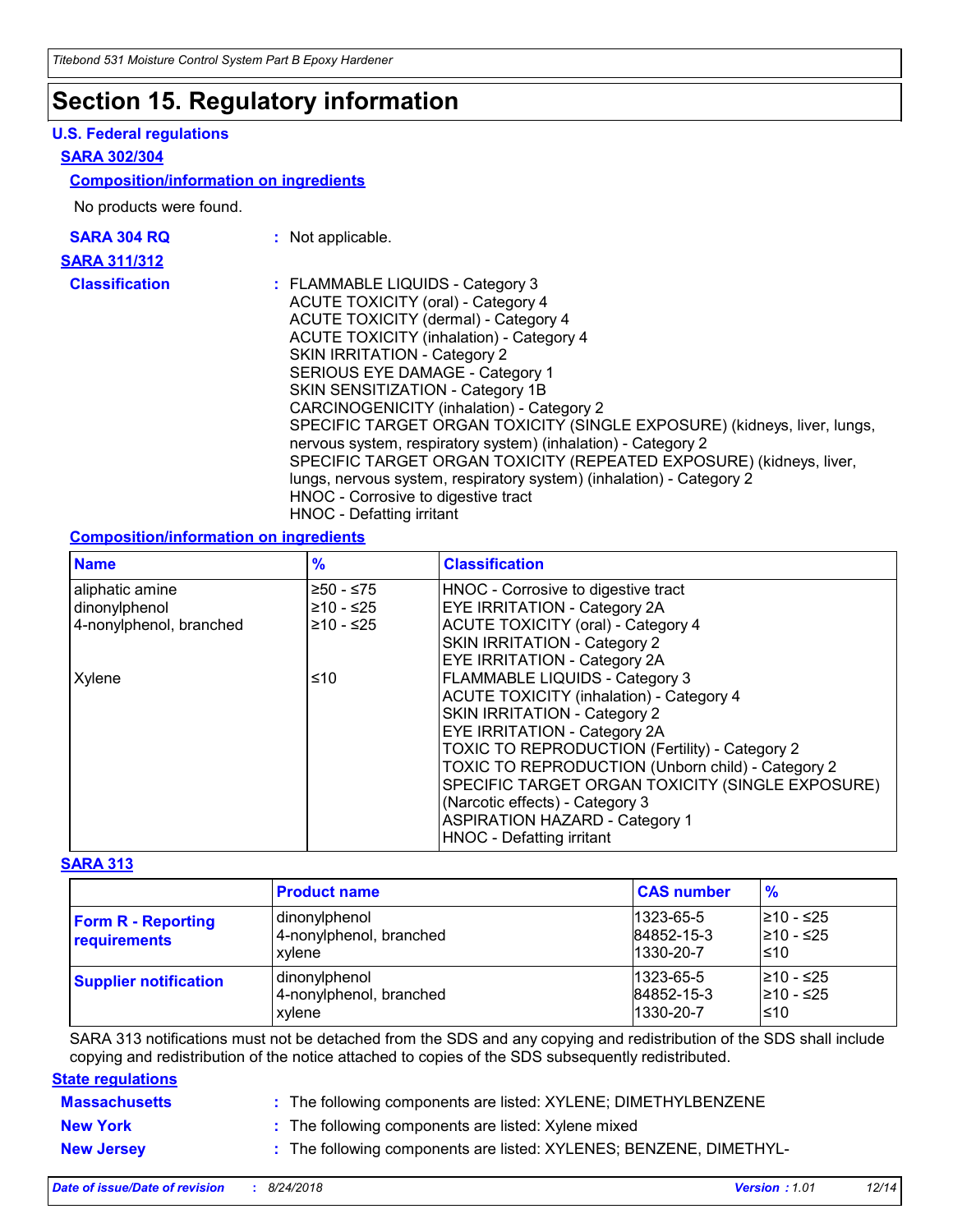### **Section 15. Regulatory information**

**Pennsylvania :** The following components are listed: BENZENE, DIMETHYL-

### **California Prop. 65**

This product does not require a Safe Harbor warning under California Prop. 65.

#### **International regulations**

**Chemical Weapon Convention List Schedules I, II & III Chemicals**

Not listed.

### **Montreal Protocol**

Not listed.

**Stockholm Convention on Persistent Organic Pollutants**

Not listed.

**UNECE Aarhus Protocol on POPs and Heavy Metals** Not listed.

#### **Inventory list**

**China :** Not determined.

**United States TSCA 8(b) inventory**

**:** All components are listed or exempted.

### **Section 16. Other information**

#### **Hazardous Material Information System (U.S.A.)**



**Caution: HMIS® ratings are based on a 0-4 rating scale, with 0 representing minimal hazards or risks, and 4 representing significant hazards or risks. Although HMIS® ratings and the associated label are not required on SDSs or products leaving a facility under 29 CFR 1910.1200, the preparer may choose to provide them. HMIS® ratings are to be used with a fully implemented HMIS® program. HMIS® is a registered trademark and service mark of the American Coatings Association, Inc.**

**The customer is responsible for determining the PPE code for this material. For more information on HMIS® Personal Protective Equipment (PPE) codes, consult the HMIS® Implementation Manual.**

#### **National Fire Protection Association (U.S.A.)**



**Reprinted with permission from NFPA 704-2001, Identification of the Hazards of Materials for Emergency Response Copyright ©1997, National Fire Protection Association, Quincy, MA 02269. This reprinted material is not the complete and official position of the National Fire Protection Association, on the referenced subject which is represented only by the standard in its entirety.**

**Copyright ©2001, National Fire Protection Association, Quincy, MA 02269. This warning system is intended to be interpreted and applied only by properly trained individuals to identify fire, health and reactivity hazards of chemicals. The user is referred to certain limited number of chemicals with recommended classifications in NFPA 49 and NFPA 325, which would be used as a guideline only. Whether the chemicals are classified by NFPA or not, anyone using the 704 systems to classify chemicals does so at their own risk.**

#### **Procedure used to derive the classification**